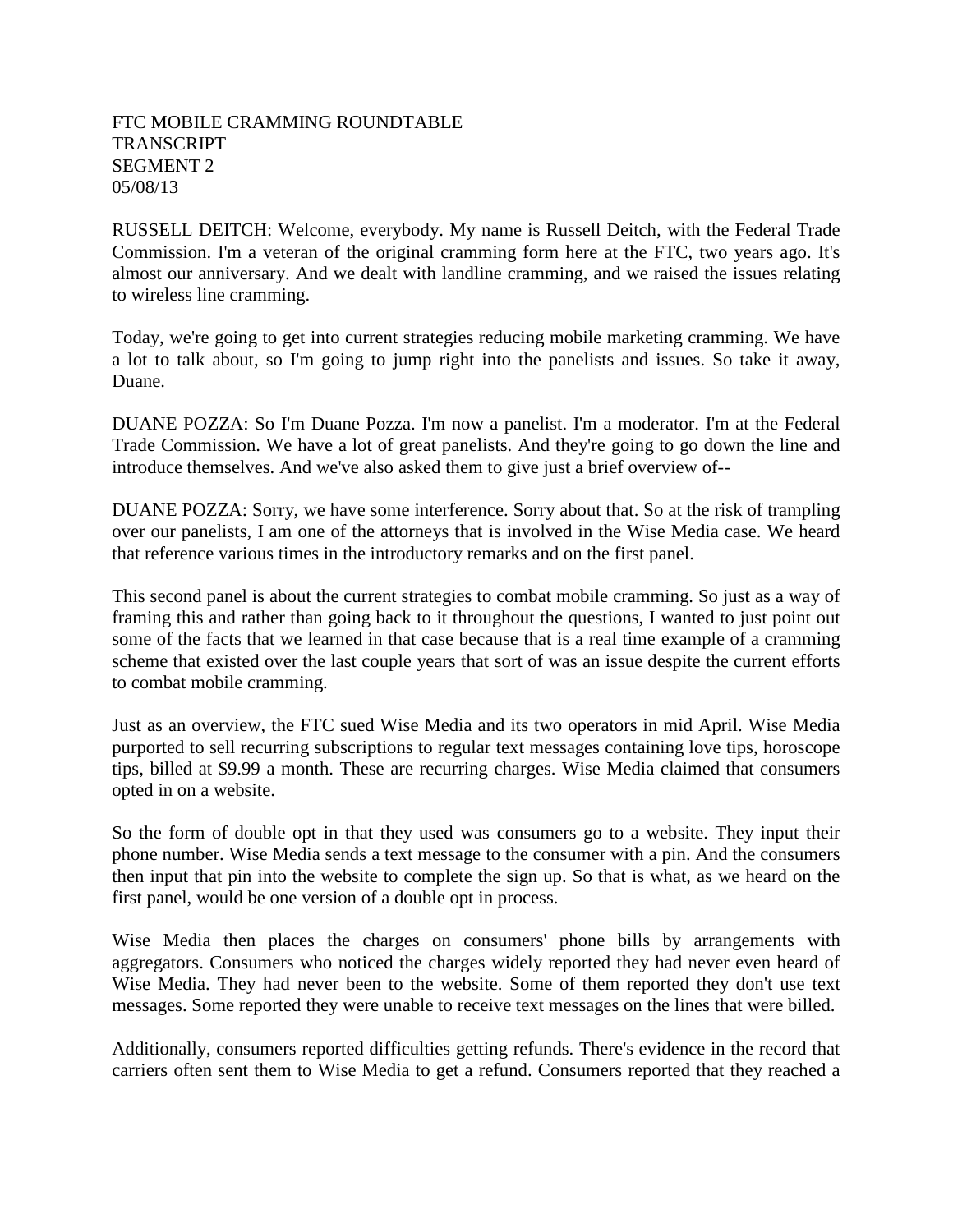call center where they were promised a refund by Wise Media representatives. They never got one.

Wise Media's monthly refund rate, and this is something we'll talk about on this panel, by short code reached as high as 30% to 40% a month for short code. Carriers reacted in different ways. One carrier, in November, 2011 saw refunds around 40% in different short codes, and placed the campaigns on a watch list-- meaning that if refund rates persisted for another month, then they would no longer be able to enroll new subscribers.

Wise Media continued billing on that carrier through at least the end of 2012. Another carrier also noted in October, 2011, refund rates were 37% to 38%. And then suspended the short codes, continued billing on some of them for another six months, and then cut them off. In May, 2012, another carrier terminated all campaigns by Wise Media because it exceeded a refund rate of 8%. So that was the guideline at which they cut them off.

Overall, Wise Media was able to collect more than \$6 million in 18 months. The carriers received 30% to 40% of the charges. Wise Media was able to place charges on more than two million phone bills. And consumers have received to date over 190,000 refunds.

Those are some of the numbers as a backdrop of a specific case study of what one of the-- and this is all public information, just to be clear. This is all public information in the record about what one alleged crammer was able to do. So with that said, I'd like to turn it back to our panelists, let them introduce themselves, and talk about their perspectives on what the current efforts are to address the mobile cramming issue. First up is Jim.

JIM CHILSEN: Hi, everybody. I want to thank the Federal Trade Commission for continuing the conversation on mobile cramming. My name is Jim Chilsen. I'm director of communications for the Citizens Utility Board, or CUB. We are a nonprofit consumer watchdog group that has spent the last 30 years fighting for better telecom policy in Illinois.

Last year, governor Pat Quinn used CUB's headquarters to sign one of the nation's toughest laws to combat-- landline cramming. That bill was championed by Attorney General Lisa Madigan, and it follows in the footsteps of our friends in Vermont. But now that our landline bills are under lock and key, CUB's concern is that scam artists have declared open season on our cellphone bills and that cell phone related commerce is the new frontier for fraud.

And that concern comes out of both experience and analysis. Last December, CUB partnered with wireless research from Validas to release an analysis of more than 200,000 Illinois cell phone lines. And we found that the number of suspicious charges had nearly doubled on Illinois cell phone bills from one year to the next.

Now Validas took a very conservative approach, only labeling charges as suspicious if it was connected to a company that had been involved in past phone fraud litigation. Our experience at CUB tells us that this analysis may just be the tip of the iceberg. We hold hundreds of phone bill clinics across the state of Illinois.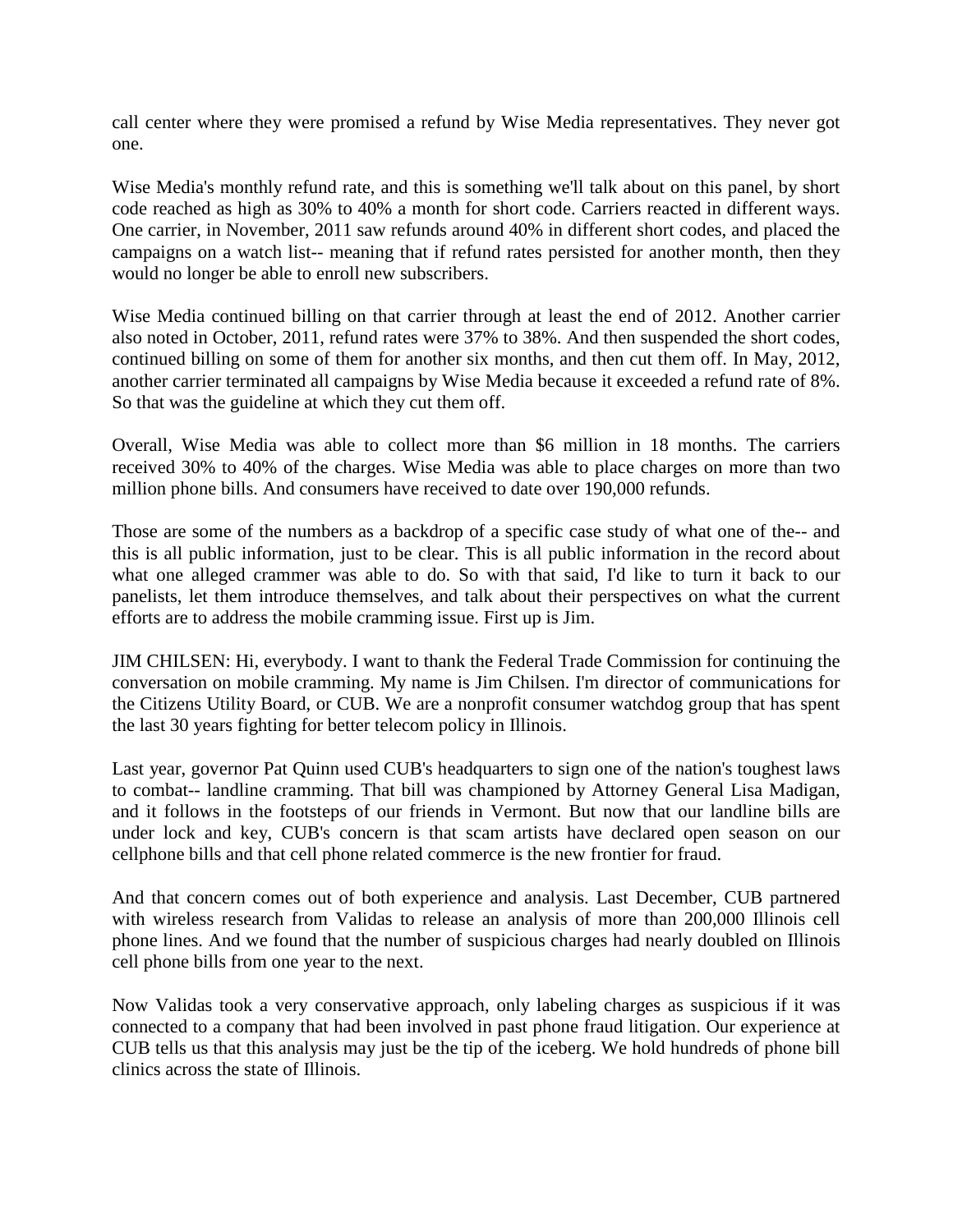We see these suspicious charges all the time. We see suspicious charges on our own cell phone bills. I am not proud to say that I'm a victim of cramming. One of our top lawyers at CUB went three months before she realized she had a \$9.99 premium services fee on her bill.

It was some type of love tips service called Love Genie. Now, Kristi is happily married. She's got a new baby. She had no business. And she did not order Love Genie. And by the way, Love Genie is offered by Wise Media, which the Federal Trade Commission just recently wisely sued.

It is encouraging to see the steps that the wireless industry has taken to combat cramming. But I do think it's inevitable that we will need tougher regulations to crack down on cramming. And that would include some type of ban on third party charges with reasonable common sense exceptions.

Now, no question there are legitimate third party charges. I am grateful that I was able to use my cell phone to give to hurricane relief. But I think we need tougher regulations to draw some clear lines between what is appropriate and inappropriate. And I think moving beyond self regulation is vital. Not only to protect customers, but it's vital for the health of the growing cell phone economy. And it's vital for the credibility of the cell phone industry. Thank you

CARA FREY: So I got excited because Cubs and Illinois. I thought we were talking baseball. But anyway, so my name is Cara Frey, and I am general council of the Mobile Marketing Association. The MMA is a global, not for profit trade association whose mission basically is to make mobile an indispensable part of the marketing mix. We represent all players in the industry.

So in the past panel, you kind of heard the description of each of the players-- so brand marketers, or content providers, enabling technology providers who are the carriers and the aggregators, and then sellers of advertising and marketing services. The reason we wanted to participate in this round table-- and I thank the FTC for allowing us to do that-- is to first and foremost state that we believe that mobile cramming is bad.

And I know that sounds extremely simplistic and obvious. But from our perspective, if mobile cramming persists and actually if it increases, that at some point the consumer is not going to want to participate in the mobile channel and the industry will shrink. And again, that's completely opposite of what our mission of the MMA is.

I also think we can offer some relevant history regarding our industry's efforts to establish clear guidelines for messaging. You heard Jim Manis. Jim Manis was the global chairperson of the MMA back from, I believe, 2003 to 2005. But back in 2005 when the mobile industry really was in its infancy, there were no rules for messaging.

So the MMA, seeing the need for this, brought together an industry coalition that established guidelines for messaging with the kind of three key elements being transparency, control, and choice. Those guidelines became known as the consumer best practice guidelines, and were approximately 14 pages long at that time. By 2009, those 14 pages had grown to about 150 pages.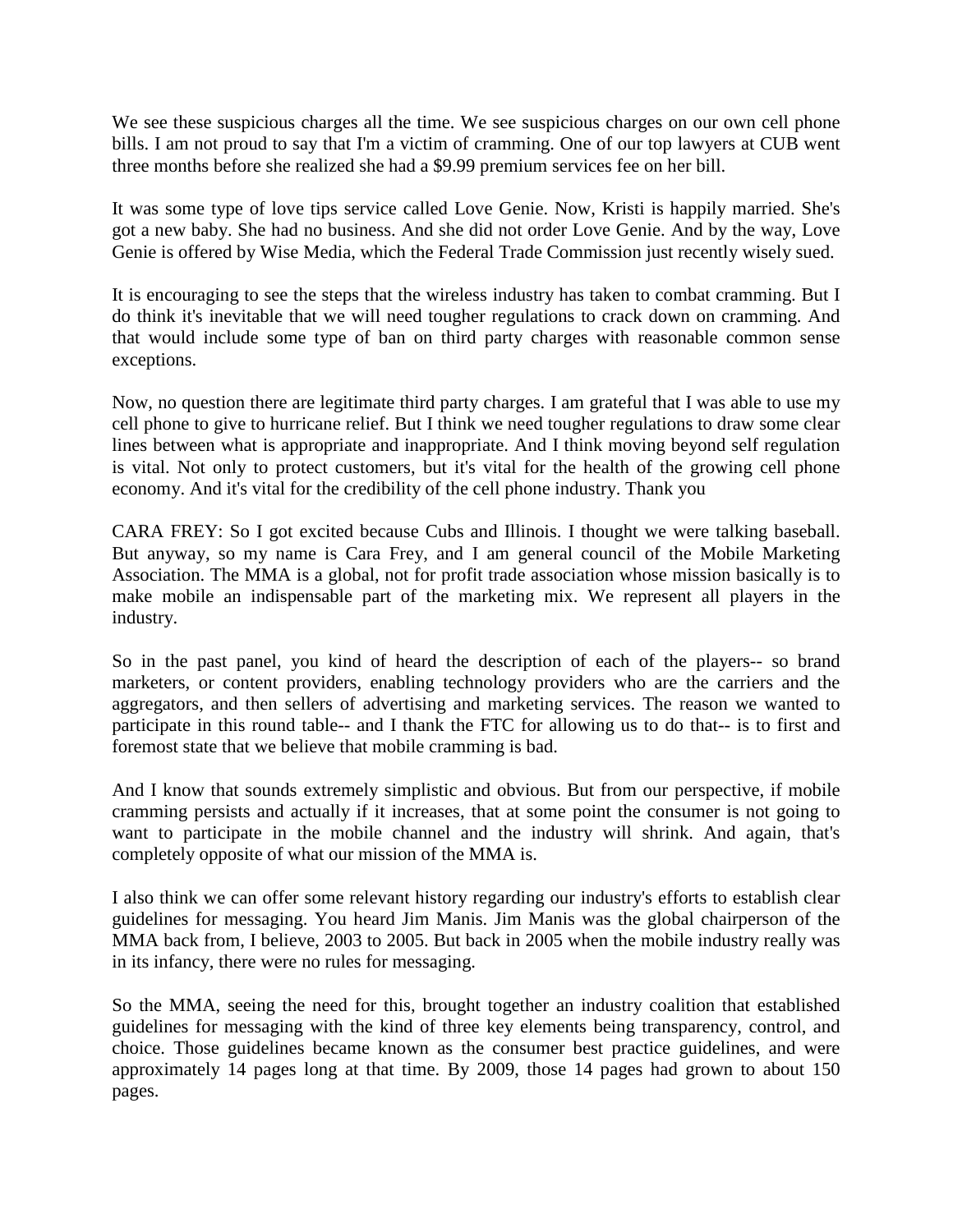And mostly that was because the common rules of the carriers were consolidated into that document. And then each individual carrier's guidelines were attached to that document. In 2012, the CTIA and MMA got together and worked to consolidate that 150 page document into 30 rules. And those 30 rules are what the CTIA is auditing against. And it makes sense for and for the CTIA to kind of take over those rules, those guidelines, because the MMA has never been an enforcement agency.

That's not what we are doing. We'll continue to work with our members to articulate best practices in mobile marketing in general, and including obviously messaging. And I do want to emphasize that I think we are in a unique position because we are the only trade association whose sole mission, or sole focus, is on the mobile industry. And because we represent all of the different players, I think we can uniquely influence the industry. And this gives us a perfect opportunity to try that. So thank you.

DEREK HALLIDAY: Hi, my name is Derek Halliday. I'm a product manager at Lookout Mobile Security. We're probably best well known for our consumer mobile applications-- one of which runs on Android, one of which runs on IOS-- that let people keep track and keep secure every aspect of their mobile experience. From backing up sensitive data, to finding a lost or stolen device, or to downloading applications, or browsing the web without fear of encountering malicious content.

And that last piece is what, I think, best fits into this conversation today. But first a little bit of context from our perspective. We have about over 35 million registered users at Lookout that span across 170 different countries and over 300 different operators. And about 50% of those new users we see every day are coming from international sources.

And what does that mean in terms of mobile apps? Well we see about roughly six million unique mobile applications out there in the ecosystem currently, and about 20,000 new applications each and every day that we analyze. So even at a small scale, the task that we sort of task our self with is figuring out which of those are good which are bad is somewhat daunting.

So one of the ways we actually do that is by deeply inspecting the content of an application. I guess the best way of thinking about is really thinking about it in terms of the genomic content of mobile applications out their and mobile app Genome Project.

And when we look at things like malware spyware, which are the biggest risks that pose threats to sort of our user base, the threats vary significantly by geography. In the US, it's really not a massive, massive risk of encountering malware. Just over 1% of US Android users encountered malware. Compare that with about four in 10 people who click on a fishing link, for instance, on their mobile device. It's pretty small.

But we continue see this trending upwards. And we see that fraudsters definitely recognize mobile as a major opportunity for monetizing their wares. If you compare the sort of rate of encountering malware in the US with places like China and Russia, for instance, it's a pretty stark contrast. The actual percentages of encountering threats there are 20% in China and around 40% in Russia. So it's pretty stark.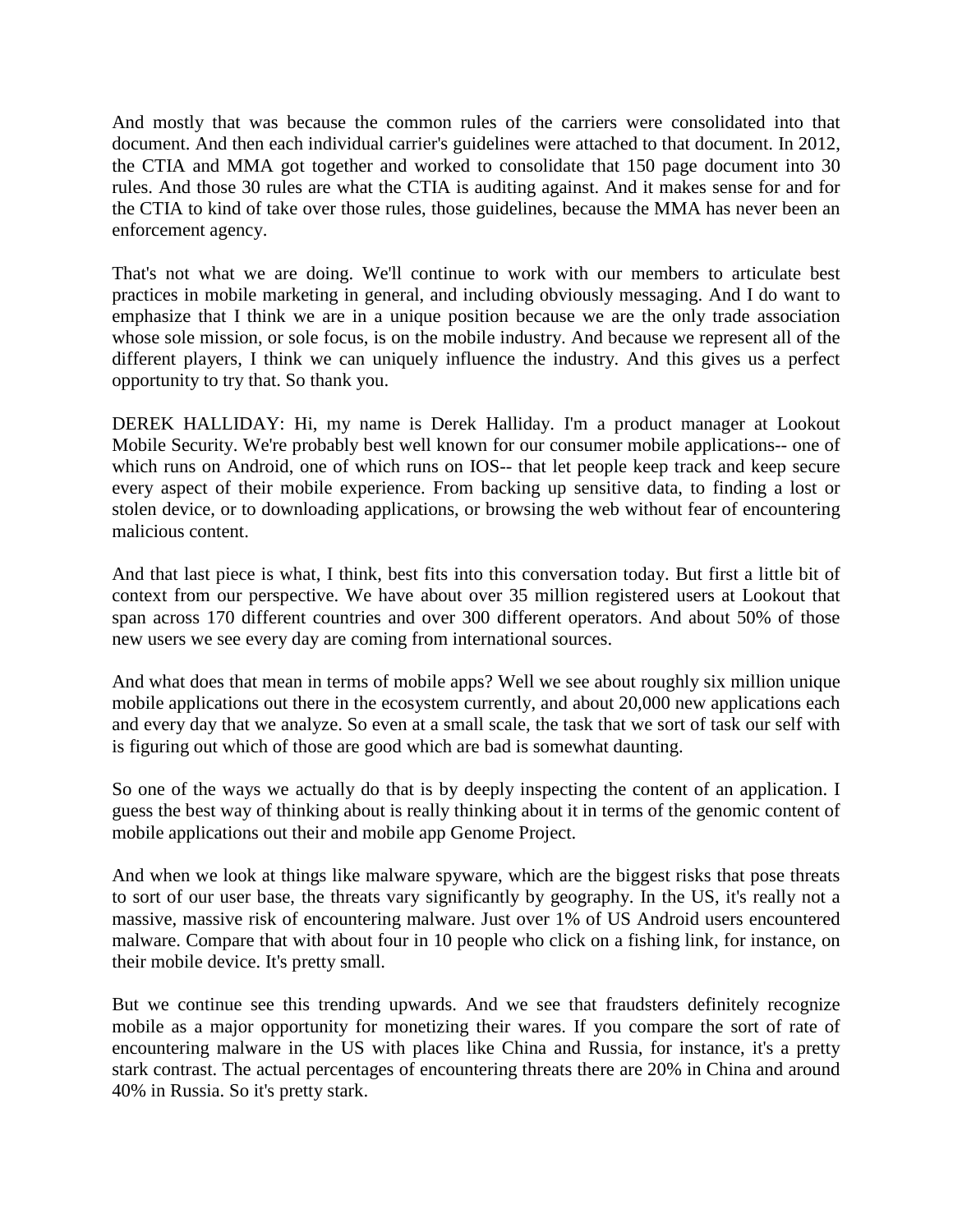But when you look at what's responsible for that overall trend of malware in particular, we actually see it over 78% of malware threats are oriented around toll fraud. And that is essentially the lowest hanging fruit for some of these fraudsters. And in particular they're really not too sophisticated threats. They essentially worm their way onto your device by purporting to be a free game or service that may be normally a premium service.

Say I offered you a free Angry Birds Space that you normally have to pay \$2 for. You might try that out and what actually happens is it might actually be a legitimate game that's fully functional, but behind the scenes it's sending text messages to premium short codes without your knowledge. And actually it can be able to intercept the response or double confirmation codes without your knowledge and responding in the affirmative to those. So they're very specifically designed to get around some of these safeguards that we have in place to protect users from this type of fraud.

In terms of how big of a draw this can be for some of these fraudsters, we estimated that on the conservative side one single family of malware that was designed to commit premium SMS toll fraud, netted upwards of \$10 million over the course of nine months. When you look at the scale that mobile's operating at right now, it doesn't take much to really get those kinds of returns.

When we look forward to 2013, we very much feel that this is going to continue to be the top threat globally facing mobile users, in terms of what can harm their devices or their wallets. It remains an effective monetization scheme, especially in some of these areas where there's not nearly the kinds of regulations that there are in the US.

And there's actually been changes in the underlying platforms, for instance, on Android that have been designed to prevent this type of fraud. But those really aren't going to see the light of day in terms of mainstream adoption or penetration, at least for the next year or so.

So we're really glad to see people like MMA and the FTC get folks together and talk about this issue because when we look at the threats facing mobile consumers, this is really first and foremost among them.

JOHN BRUNER: Good morning and thank you for having us here today. I'm John Bruner. I'm the chief operating officer of Aegis mobile. Aegis mobile is a compliance and testing company that provides policing activities for the carrier PSMS market. Over the six years, seven years, that we've been in business is 2006, we've developed a life cycle approach to monitoring PSMS activity on carrier networks.

Mike spoke earlier from CTIA about the upfront venting process. The first thing we do is we do a background check on the companies that are intending to come onto a carrier's network for PSMS. We've amassed a database over the years that we've been doing that of good players and bad players that we're aware of.

We then move into functionally testing the product before it's released onto the network to ensure that it's compliant. What's nice about this phase of the process is that there are a lot of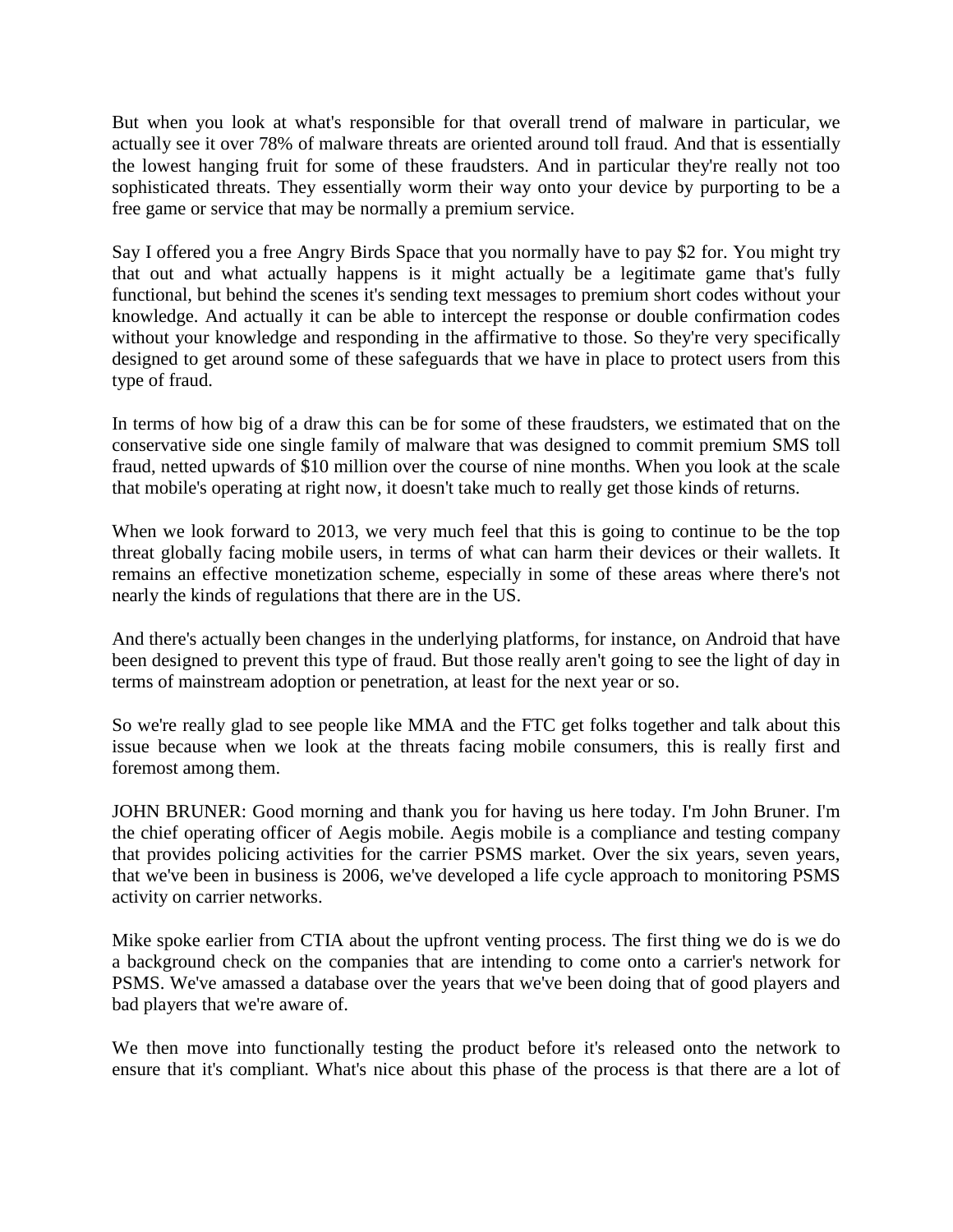content providers that want to do this is a valid business. And oftentimes what we will do with them is be helping them ensure that the program is compliant before it goes out onto the network.

Once it's released into the network, we've started with a baseline. The baseline says this content provider can get it right and is compliant with all of the requirements. But once it goes into the market, then we provide the media monitoring. We provide the functional testing in the market, all of the things that are done to ensure that the activity on the carriers' networks is staying compliant.

The third phase is that we pull post revenue data. And we pull data on the refunds, and revenue spikes, as well as customer care data. And we bring that into an integrated data warehouse that has all of our in market testing and all of our pre launch testing and background check. And we analyze that for activities that help us pinpoint and target bad behavior, and in addition go out and find it based on that data.

In every instance of our process, we're gathering documentation of everything that we do. All of that data is stored and all of that data is then presented to regulatory agencies and carriers to help prosecute and remove these bad content players from the market. Thank you.

DUANE POZZA: And just to remind everyone to speak into the microphone because the folks watching on the webcast, that's how they hear.

PAUL SINGER: Good morning. My name is Paul Singer. I'm an assistant Attorney General in the consumer protection division at the Texas Attorney General's office. I also thank the FTC for allowing me to be on the panel today. Real quick I'll say that any views expressed are mine and not necessarily those of the office of the Texas Attorney General, or Attorney General Greg Abbott. And nothing that I should be taken as legal advice today.

But part of the reason that I'm on this panel is that in 2011 our office filed a lawsuit against an Arizona based company Eye Level Holdings that did businesses as JAWA and several related entities and individuals. And essentially we alleged a highly sophisticated multimillion dollar mobile cramming operation. To give you a little perspective, these are some Texas numbers. In 2010, the full year before we filed seat, JAWA collected revenue from Texans in the neighborhood of \$20 million with hundreds of thousands of subscribers in Texas alone.

In their court filings, they repeatedly asserted that they were making revenues in the neighborhood of a million dollars a day through PSMS billing. And they described themselves quite frequently as a billion dollar company. Many of my comments today are going to refer back to that case in large part because I think we learned a great deal about how some of this stuff is happening in the real world through that case. And we learned a number of lessons about the MMA guidelines and compliance standards.

And one of the reasons is that the company repeatedly asserted, and even post resolution of that case repeatedly asserted, that they were always and have always been MMA compliant. And I can touch on some of the interesting arguments that they made about the MMA guides and what they actually require.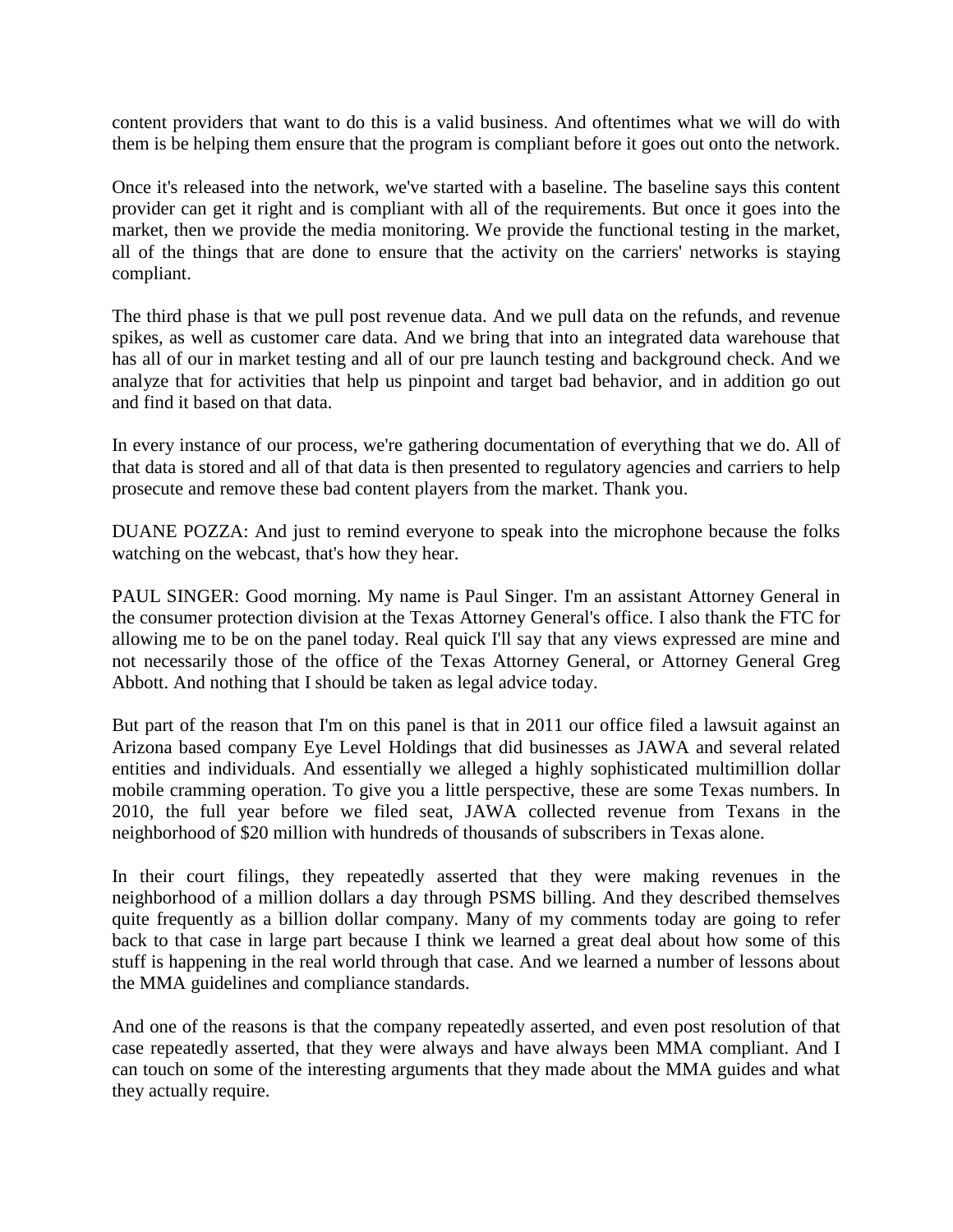And part of it is, and this is sort of a nice segue from the last panel, because CTIA talked about requirements for price disclosure, recurring nature of the subscription, and obtaining an affirmative opt in from a consumer. All of those happened with JAWA. And I've asked for a few minutes to walk through some slides and show exactly how it was happening so you get a sense of what was happening in the real world.

OK. So this is a sample program brief. This would be what was submitted to the cellphone carriers as a representation of what JAWA intended to be putting out publicly and advertising. Now one thing I should note, JAWA had hundreds of corporations that they registered using various employees within the company designated as the principal stakeholder for those corporations. And they set up mailboxes, private mailboxes, throughout the country as the registered address of each of those entities.

So from an application standpoint, every time they were obtaining a short code and submitting a brief to a carrier, it was through different entity with a different individual and an address that was randomly placed throughout the country. And you'll see in this program brief, there are some clear designations of what the price is going to be for the service. The short code is identified repeatedly on the brief itself.

So this is what happens in the real world. Consumers would get to a JAWA website first by doing an internet search for something that typically was offered for free-- so things like a movie showtime, or weather, or in this case funny jokes. And typically one of the first paid links that would show up would be a JAWA run website.

So once a consumer clicks through, this is a sample landing page of what they would get to. Obviously there's a very prominent call to action, asking for a consumer to enter their cell phone number. And there's little or no significant disclosure that occurs surrounding it. And this is one of these little examples where MMA requires a disclosure of the price.

To get into some of the nitty gritty, it needs to be 125 pixels from the entry of the cell phone field. Well in this case, you'll see that there is a reference here to monthly \$9.99. It's buried in the background. It's blended in with this image. But on many of these sites, when you measure the distance between that and the cell phone field, it falls within that 125 pixels.

Once a consumer enters their cell phone number, as was described in the last panel, that serves as a first opt in for the double opt in process. A consumer was sent to a page that looks similar to this, asking them to enter the pin code that would be sent to them. Meanwhile, they would receive a text message.

One of the tricks that JAWA used was to insert large gaps of spacing in the text messages, themselves. So this a sample of an iPhone screen shot. And you'll see that when you open the message, this is what would show up, because it starts from the bottom of the text message. This is the language that you see. And all you see is the pass code down there at the bottom.

If you go to the top of the message, you see the same thing-- pass code. And then it's only if you actually scroll to the middle that you saw any reference to a price. And you'll see some monthly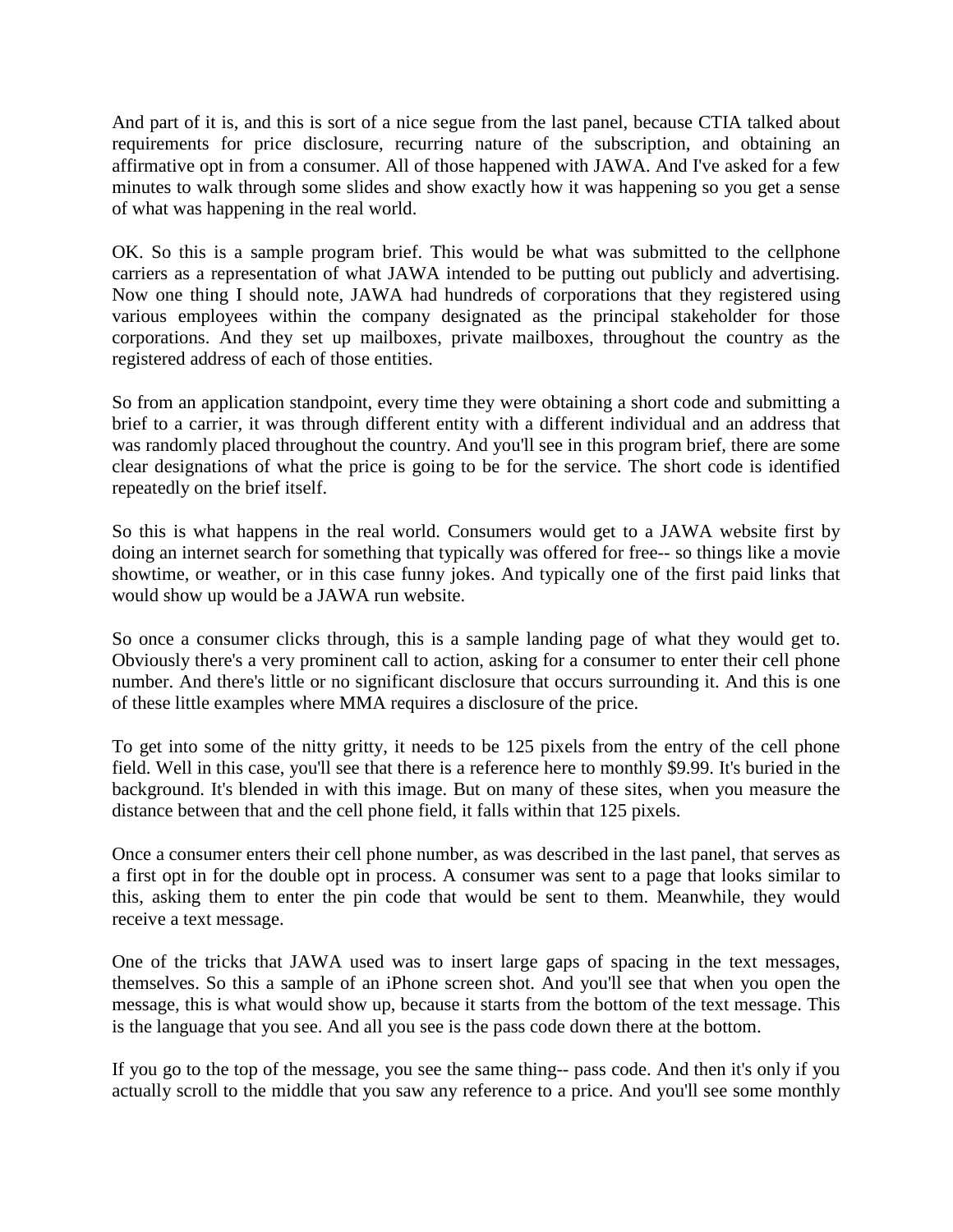\$9.99 there. One other thing that I'd note, because this came up in the last panel too, you'll see this reference to standard rate plan in the text. That was actually the corporate entity that registered this short code and that was billing on the consumer cellphone bills. So on the cell phone bill, went in identified what this charge was, it red as standard rate plan.

Now one other quick note on how JAWA worked-- if a consumer ever went back and said, hm, I want to see what that web page looked like that I first got taken to. If they typed in the actual URL of the website, they would be taken to an entirely different page. And it would look something in the neighborhood of this a lot of times, which is just a non PSMS generic page, and one thing John may want to comment on, as well.

But JAWA used a fairly sophisticated cloaking technology where it would gather the IP addresses of the auditors. And when auditors would try to go through and check these sites, it would serve up a page that looked similar to this to the auditors, as opposed to seeing what was happening to consumers.

This is another quick example of an advertised web page, which you'll see on the left, and then what we call the direct page where the consumer or user would type in the actual address. And this was sort of another tactic that they used where you'll see that the pages, themselves, are very similar, but you'll see on the right the page where the consumer might go back and double check that at some point has far more prominent disclosures, many more price points. It includes a far more prominent check box at the bottom.

One final note on check boxes using this example. You'll see this is the actual consumer advertised site. You'll see that there's a check box under that cell submit field with very difficult to read language that was coloring blended it into the background. If the consumer entered their cell phone number and failed to check the box, a little pop up came up like this. It said select OK to go to the maps. And if you click OK, it checks the check box and takes you to the next step. And it would actually treat it as your first opt in.

By comparison the page when a consumer would directly type in the website, if you didn't check the box, you got this alert that told you that you have to go back and accept the terms and conditions. And it would simply take you back to the initial page in order to require you to physically check the box.

So I mean that's just my quick demonstration. Like I said, I'll be referencing back some of the lessons that we learned in this case and some of the examples from it.

DUANE POZZA: Plenty more to explore there. Our last panelist is actually participating by phone. It's Chris Whitman, senior staff counsel at the California Public Utilities Commission. And, hold on a second, I will get a him on the phone.

CHRIS WITTEMAN: I'm here.

DUANE POZZA: Are you there, Chris?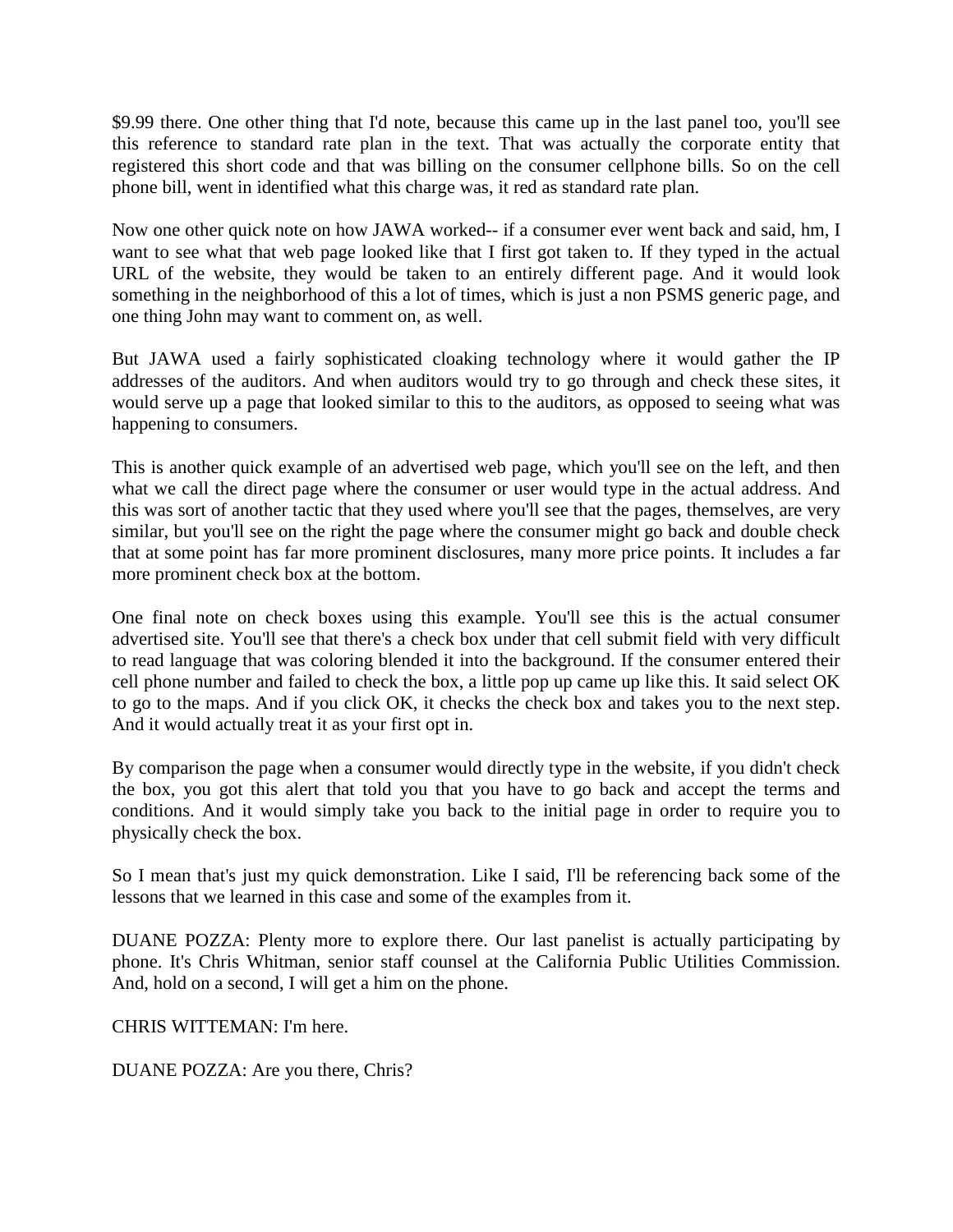CHRIS WITTEMAN: Can you hear me now?

DUANE POZZA: Yes. I'll let you know if there's any feedback. You might have to mute your webcast.

CHRIS WITTEMAN: OK. So my name is Chris Witteman. I'm an attorney with the California Public Utilities Commission. And I should follow immediately with the same disclaimer that Mr. Singer made. I am here speaking for myself and not for the California Public Utilities Commission. I have participated in a number of proceedings there that involve cramming. So I have some idea about this subject.

And I do want to thank the FTC for having this panel and for having me on the panel. We, out in California, very much appreciate the FTC's efforts in the cramming area. Particularly the Inc21 case in the Northern District of California was a seminal case for us on the west coast.

The second substantive point I'd make is how little we know. As referenced in the first panel, the mobile and wire line third party billing ecology is a three legged stool. You have the billing telephone companies. You have the aggregators and you have the service or content providers. And this version of rules leads to, from my perception, some lack of accountability on the part of each of the carriers.

And as the Vermont Attorney General said, a gap between rules and reality. What we have done in California to address that issue is a decision and rules issued in 2010 around cramming and the light motif of that decision is this sentence-- the billing telephone corporation bears ultimate responsibility for all items presented in a subscriber's bill.

With that principle, we have required billing telephone companies to conduct a reasonable inquiry before they sign on a service or content provider. Before they give billing privileges, if you will, to a service or content provider, we require the billing telephone corporation to disclose the possibility of blocking third party charges. We require the billing telephone corporation to report refunds to us.

And we use refunds as a proxy for complaints because when we had complaint reporting, we will end up in endless semantic digressions around the meaning of the word complaint. So refund is something a little more tangible. And we assume that in most cases, refunds are not made out of the blue but in relation to some expression of dissatisfaction by the customer.

And finally, we require billing telephone corporations to resolve complaints and to terminate bad actors. In the area of complaint reporting, I understand that our letter to the Senate committee reporting refunds in the wireless space will become part of the record. And you see there that what the carriers are reporting to us is a refund rate in the area of 12% or 13%.

So this begs the question of, what is the threshold for terminating bad actors in this space? Is it 8%, as we heard in the previous panel, or is it something else? The other thing that you can read out of that letter and the data provided there is how small the complaint numbers, to us as an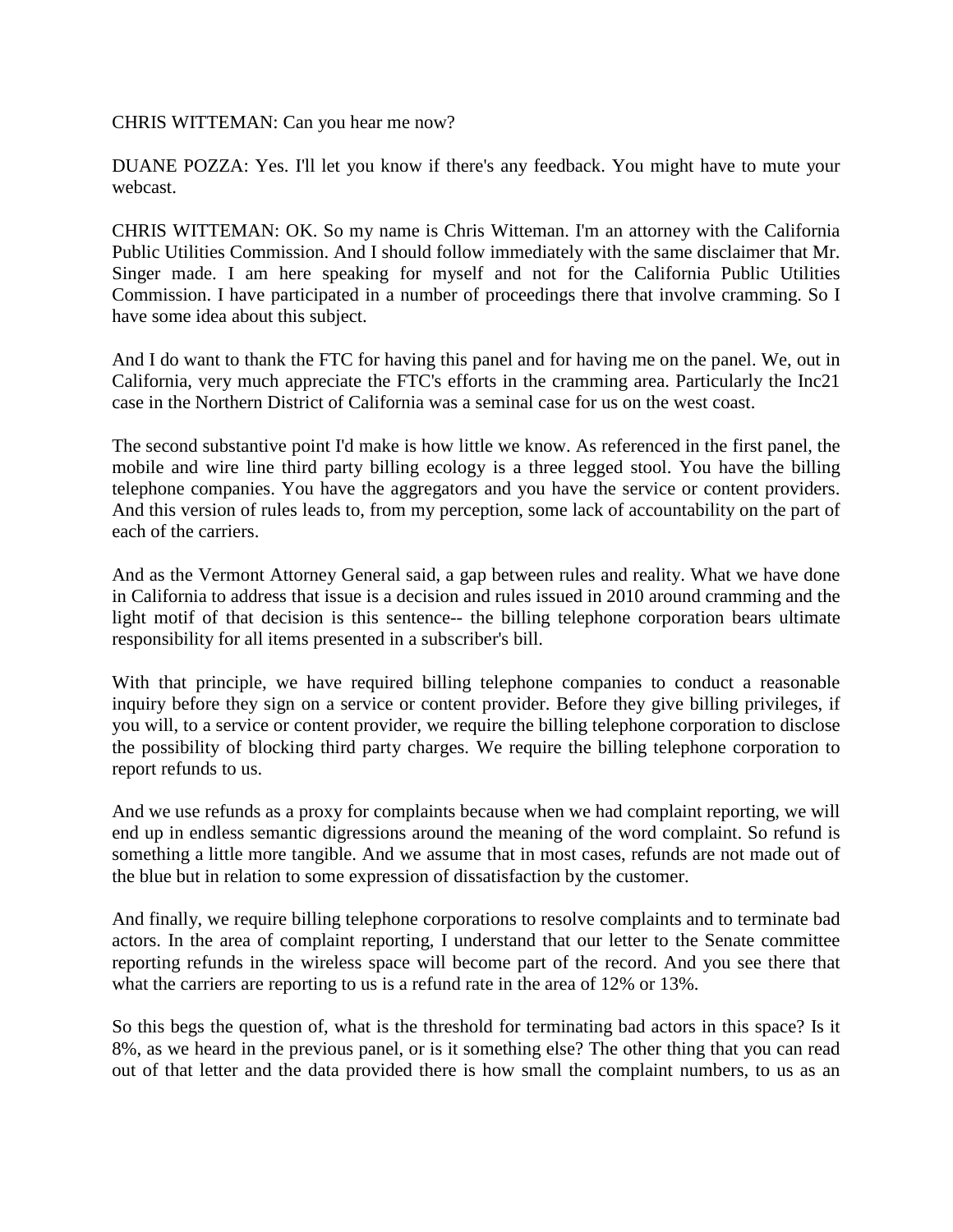agency, are in relation to the refund rate. And we suspect that the refund rates, themselves, are small in relation to the total volume.

I was interested to hear Mr. Singer's discussion of his recent case. We, in California, have been litigating and are still in the process of litigating a case against Tell7 and Calling10. In that case, there were two to three million Californians who were charged \$7.70 roughly for supposedly directory assistance. We did not find one customer, could not find one customer, who admitted authorizing that directory assistance charge that appeared on bills.

There was an opt in there, or a nominal opt in, by virtue of the consumer calling supposedly to get this directory assistance. But we believe that was induced you might say fraudulently or by misleading the statements in the context of the call.

So the final thing I'd like to discuss, in terms of strategies to reduce mobile cramming, is the bill blocking option. That is one of the things that we require of billing telephone corporations, that they disclose that, and that there is that option. The question then becomes, how well do they disclose this? And our preliminary investigation of this leads us to the conclusion not very well, at least not in all cases.

In many cases, consumer service reps are unaware that there is a bill block option. It's not prominently featured on websites. And the mechanisms of adding and removing the blocks, which this should be free per our rules, and should be easily added and removed. Those mechanisms are not always clearly described. So that's the landscape from our perspective.

DUANE POZZA: Thanks, Chris. So, turning to some open ended questions. One topic that we want to drill down on is the vetting of content providers. As we heard in the last panel and then in the introductory remarks about the efforts that different players in the industry make to vet the content providers-- and this again are the companies actually providing the horoscope, or the content, or the ring tones or whatever-- and placing the billable event on the bill.

So just to kick off the discussion, how much upfront vetting is really done before a content provider can start billing a consumer? And how robust is it? And then the second half of that is once it goes live, how much followup is done? On the first panel, Mike Alcho said something to the effect of that carriers touch every code, every month, or something, not to misquote you, Mike. But just drill down on how often and how robust is the vetting once these companies are actually putting charges on the bill. Maybe we could start with John.

JOHN BRUNER: Sure. I'll stay on the microphones this time. So to define vetting first, because I think Duane and I, when we first started talking vetting, that we were using it differently. Vetting is actually doing a background check on the content provider that wishes to come onto a carrier's network, or wishes to purchase a short code through CTIA first.

The vetting process is essentially a background check much as you do a background check on an individual for a credit card. We seek databases that we pay for, as a company. But we also do a number of other data sources, which I'm not going to disclose all of those data sources at this time, simply because it is part of the secret sauces protecting this industry.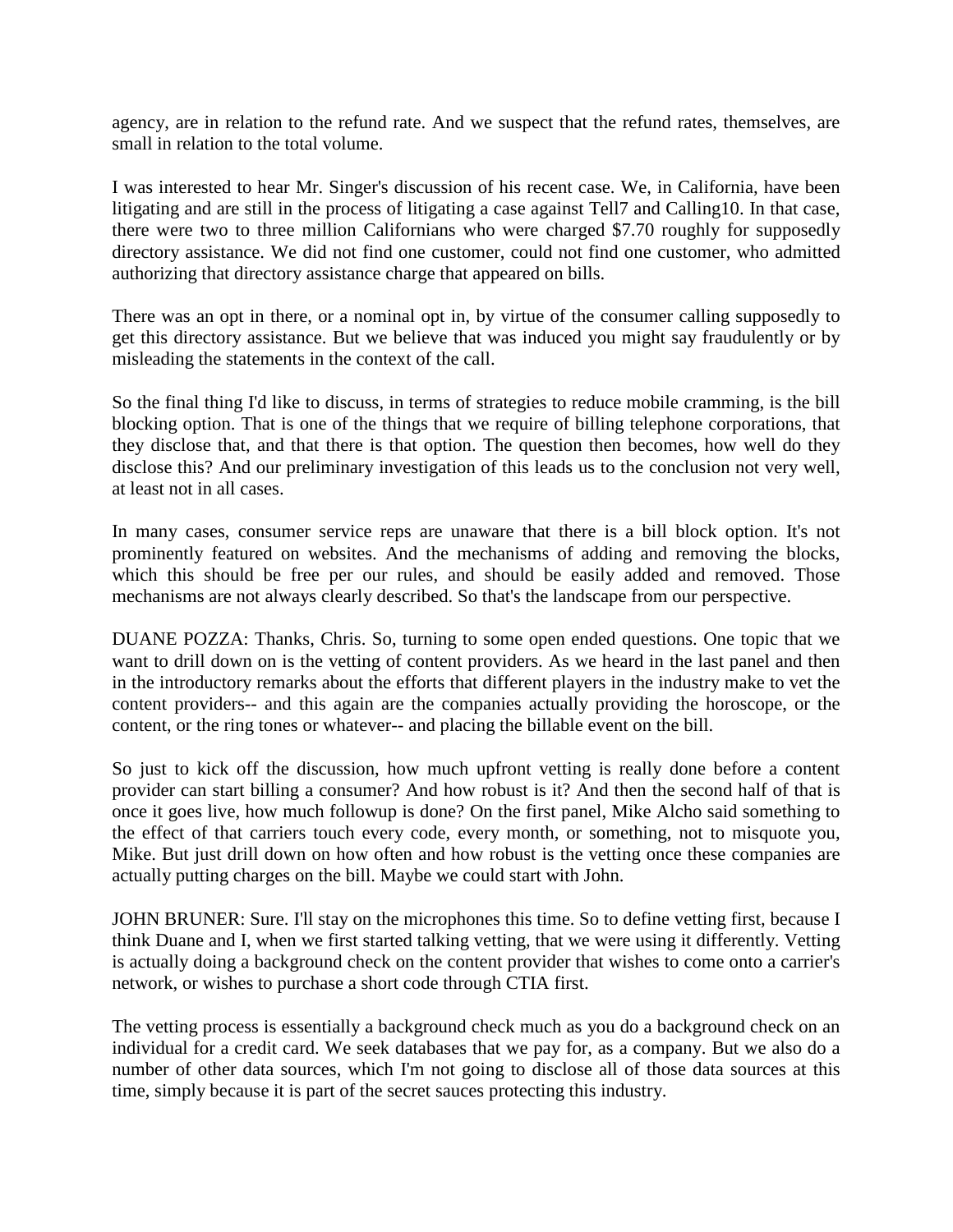But upfront, we do that complete check. And if we find anything that number one associates that content provider with any bad behavior in the past related to cramming, any open lawsuits, any kind of articles talking about that company. But in addition, any relationships of any of the people within that company that play key roles, or any of the other features of that company that they submit. And I'll say very vaguely bank accounts, addresses, at the highest level, we can connect those to people that we've vetted in the past and more importantly companies that we have removed with their carriers from the network.

So I have a slide that I show sometimes that I pictorially shows groupings of bad players, how they come back as different companies and turn bad. But you'll see, when we plot them on a point diagram, that you have clusters of good players that have relationships to each other. And then you have clusters of bad players.

And sometimes what we find is we'll find clusters of bad players and we'll find a few not yet bad players related to them. And so in terms of going beyond the vetting, that's one of the indicators that we use to two more closely monitor those companies that seem to have relationships with other companies that we've found in the past.

When Paul talked about the Arizona based company earlier, they had hundreds of companies associated. And they were playing the shell game. You play bad this week, and then we'll send it over to another company to play bad next week. For that reason, when we do our vetting, we're looking at of the doing business as names and all of the relationships of all companies that are associated with the company applying. And again, that's all stored in a relational database. And we use it, and we leverage that data as another source of identifying bad behavior.

DUANE POZZA: And how much of the monitoring is ongoing in terms of compliance to the MMA guidelines? And is that the touchstone for monitoring content providers once they go live? And is that enough to ensure that these content providers are not engaged in deceptive or cramming behavior?

JOHN BRUNER: We actually believe that the full life cycle approaches is critical. And the ability to join the data across the full life cycle is important. One of the things that I probably failed to mention in the first answer is that companies change. So just because you've vetted them once to let them onto the network, doesn't mean that they acquire a new CEO or they acquire another company.

And so re-vetting is also a very important thing. A couple things that we will do is we'll put crawlers out looking for changes that are occurring to companies. One of the things that we will do is we will re-vet on an annual basis. One of the things that we will do is when we find advertising or any sort of information out on the network that tells us that a company had come into risk because of some change in the company, then we go back to our customers and recommend a re-vet, just to make sure that they stay good players.

In terms of jumping into the market, yes it's very important because that's the other side of it. Companies will change potentially after being vetted. And they change all the time. And so to say that they can get through and get on the network and pass the vetting process doesn't mean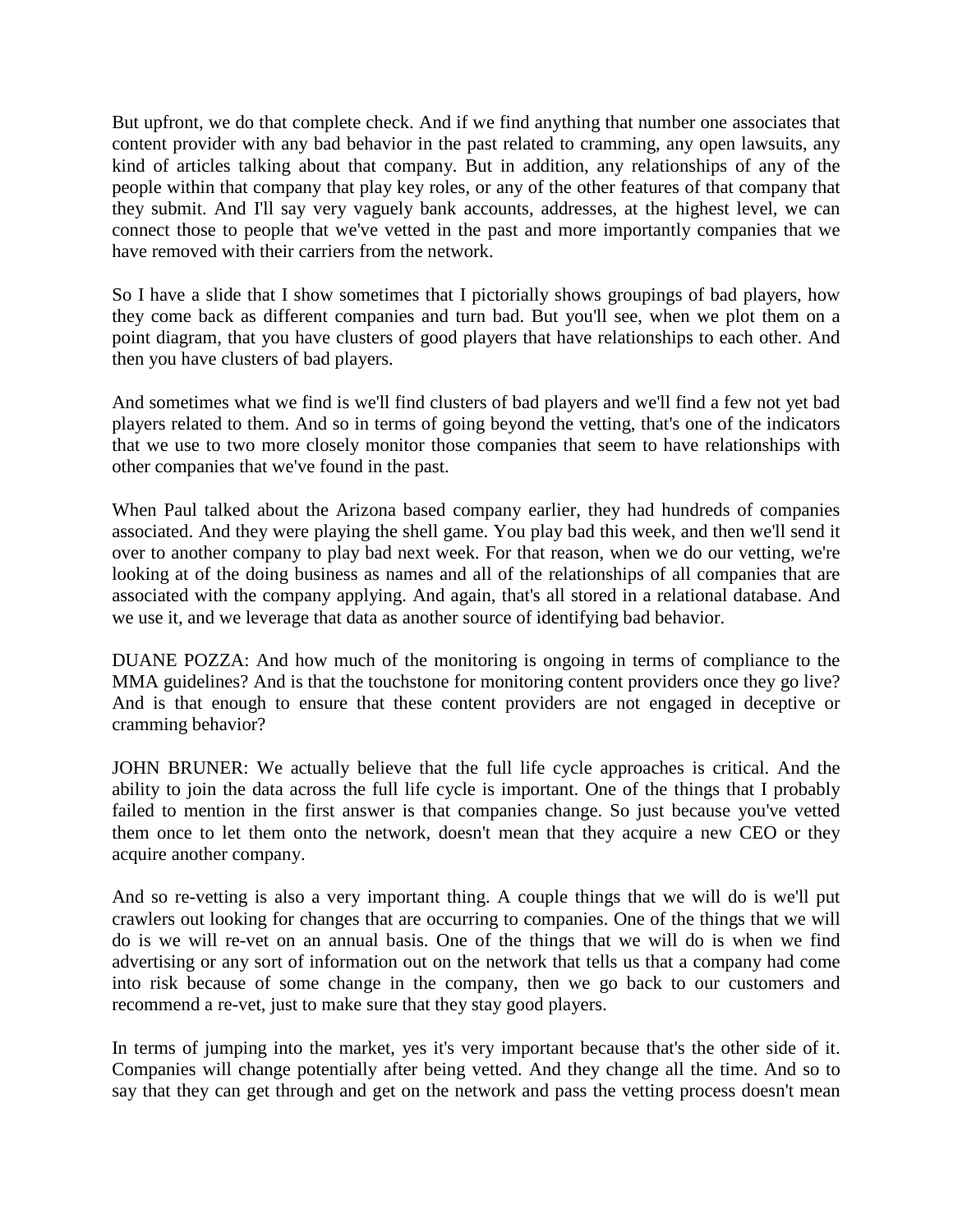that they won't then start doing deceptive advertising, stack marketing, and anything they can do to get people to buy their products without them necessarily understanding what they've done. So the monitoring is very important.

The monitoring all of the advertising and ways that link into the process of purchasing on PSMS, as well as the functional testing and the content testing. As well as then analyzing the billing that comes in to ensure that the bills face descriptors are accurate. As well as looking at refund rates, which we've heard a lot, as well as looking at revenue spikes. As well as looking at activities when, for example, a catastrophic risk occurs, because bad guys come out of the woodwork when there's an opportunity. When everybody's willing to donate money, then that might be a bigger opportunity for them to get things. I'm not saying the charities aren't the safest things that we see in the PSMS market. What I'm saying is it's another opportunity.

So all of these have to be taken into consideration. One of the things that Paul said earlier about how some of these bad guys are using the alternative good site when they know who you are coming in as an auditor versus the site for the unsuspecting, that's true. That's a fact. It happens. As a matter of fact, we prefer when they do that because we can find both. And that's direct evidence that they know what they're doing. We can show that they have one site that's fully compliant and another site that's not.

So part of the tactic, obviously though, is these are smart technology companies. So the best thing for us to do as a company is to stay ahead of them, technically, which means we're continually evolving what we do to monitor their behavior.

RUSSELL DEITCH: One of my favorite terms is room for improvement. And I've heard situations where different carriers have different refunded charge back rates. I'm wondering if the cramming problem could be improved if there were an adoption of lower threshold rates by all carriers, or sharing of bad actors between carriers, so one could not jump just to the other. What do the panelists think about those types of approaches to reduce cramming, and what kind of impact that would have? Cara, do you want to start with some initial thoughts?

CARA FREY: In all honesty, I don't have much information on that issue. I think, in all honesty, that's probably best asked of Michael. So again, from the MMA's perspective, I think John just said technology is evolving at such a quick rate. And the industry really has to keep up with it. So anything that, I think, we can do to try to keep up with that and really address these bad actors.

I keep hearing talk of bad actors. And really at some point, it's obviously fraudulent behavior. And so I encourage, and from the MMA's prospective, we would encourage that these entities- and there are multiple entities out there-- be prosecuted. And I love personally hearing about these prosecutions because I think that's going to be what inevitably has to happen.

RUSSELL DEITCH: John, if everybody adopted more aggressive procedures, and if the carriers ratcheted down thresholds for refunds or charge backs and shared information, do you think there would be an impact on cramming?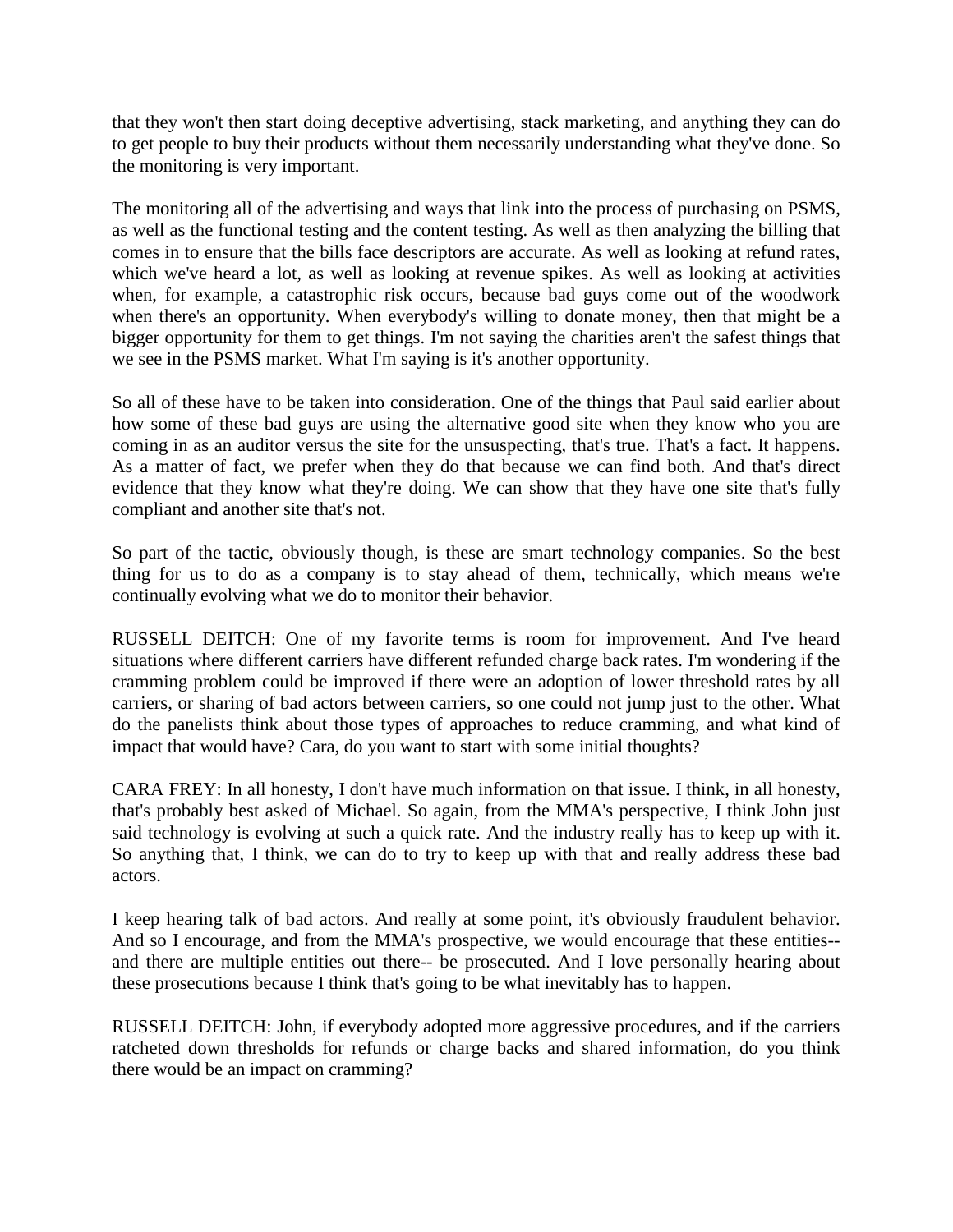JOHN BRUNER: That's kind of outside of my purview, though, because I really leave it to carriers to determine how they want to make their a refund rates. I'll say more generally that you probably need to look at the amount of revenue before you look at the refund rate as a relationship. Because you could have something that launches that's got \$100 a month coming on it, and it's got free refunds. And so they're at 30%.

I think you need to take a little more into account than refund rate, which is kind of like we like to take into account the data regarding customer complaints, the help desk, as well as the refund revenue data. As well as looking at the bill face descriptors. As well as doing the in-market monitoring. I'm kind of dodging it, but to me a carrier should be answering that.

DUANE POZZA: What do other folks on the panel think about what would be a good refund rate that would seem like it would signal that the potential bad actor that some action should be taken against? And I'll just note that as one benchmark, I believe Jim Manis said on the first panel that they saw a refund rate of around 1% to 1.5% on the charitable side. And in the credit card context, it's generally below 1% is the threshold for fraud.

CHRIS WITTEMAN: This is Chris Witteman out in California. In the Tell7 case, we saw a refund rate really very low, about 5%. And that gets to the point made earlier that 80% of customers may not even be aware that they are potentially being billed by third parties. So I think we need to look very closely at this question. And I think that the rate should be on the low side. 5% would with definitely send warning signals.

Also on the question of vetting, we've heard for years from the industry that they are vetting. And when you actually see the documentation of the vetting, and I look forward to seeing documentation from AeGIS and groups like that, but the documentation we've seen has been a pro form of boilerplate check the boxes form that the content provider will fill out and provide to the aggregate who then provides it to the billing telephone company.

So I'm skeptical about the upfront vetting. And I'm skeptical about the refund or complaint threshold required to trigger serious scrutiny.

PAUL SINGER: I want to say two things real quick about refunds. One, you obviously have the risk of a JAWA like situation, right? Where you had multiple entities set up in large part to keep refund rate at an incredibly low threshold. And so it was very easy for them to just transition the exact same program from one entity, one short code, and an escalating refund rate to a brand new one, where you now have this seemingly new entity that is sort of starting from scratch.

The other issue, I think, is that refund rate necessarily implies that people are actually successfully in getting refunds. And I think that the Vermont survey consumer complaints, they all reflect a lot of varied experiences on consumers actually obtaining meaningful refunds. And just one example from our litigation,

I'll up Jim a little bit. But one of our investigators in our JAWA case, six weeks into the investigation, he comes in my office with his head hung low and realized that he'd been crammed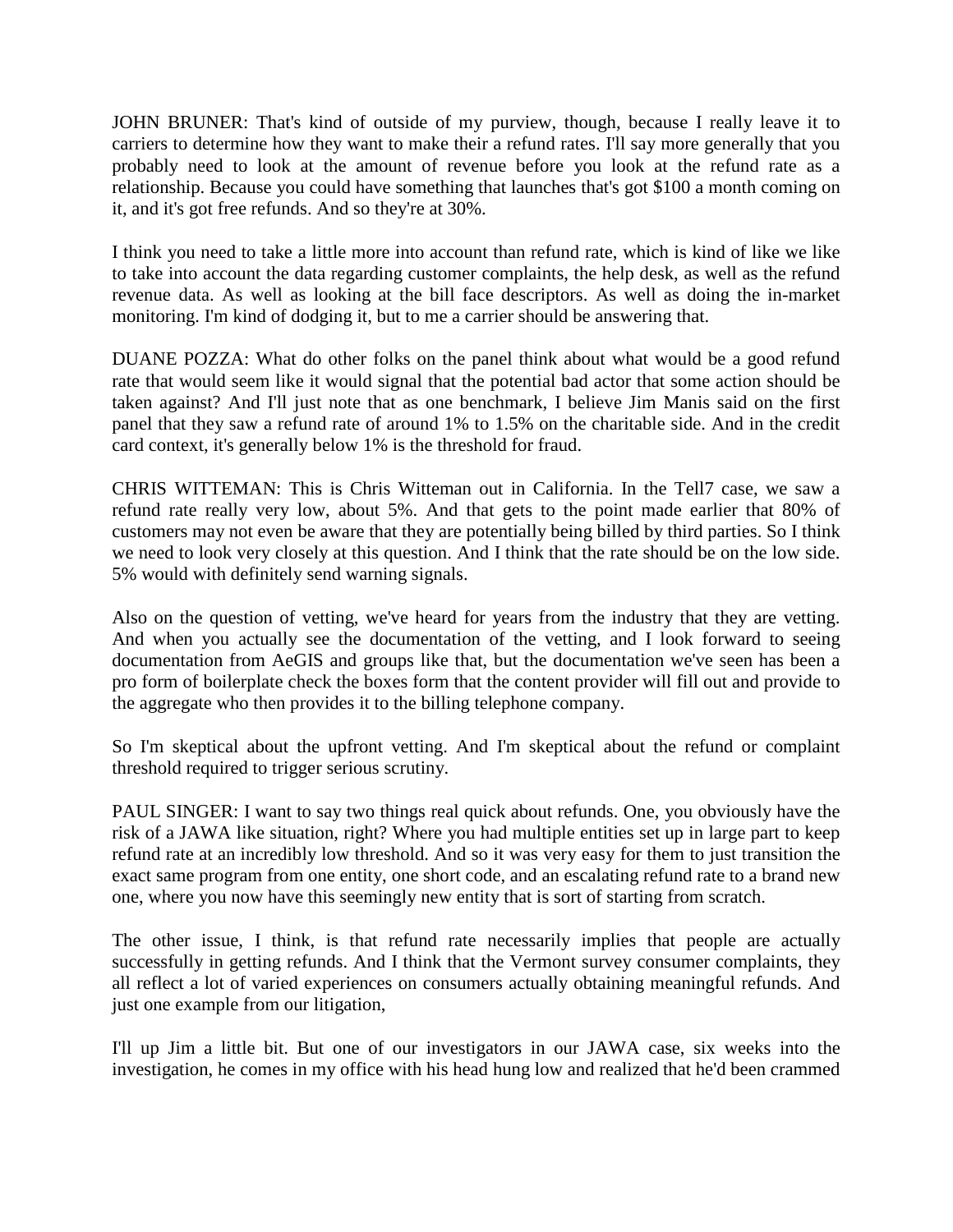for 11 months by them. And it took him that long to even realize it after we had been looking at them. He had multiple calls with this carrier attempting to get a refund.

First was told no, he can't get any refund. Next he was given either two or three month refund. Ultimately the only way you got a full refund was to go to JAWA directly, who maintained a full, no questions asked full refund policy, and issued have made a full refund.

JIM CHILSEN: I'll give Kristy's-- maybe we can get his number and Kristy and him can cry on other's shoulders.

PAUL SINGER: They can swap text messages.

JIM CHILSEN: It does feel like it's just one big game of high tech whack-a-mole. And there was a New York Times article which was referenced in the first panel, which talked about double opt in and all these great guidelines, which are excellent. But guidelines work best when the players are honest to begin with, I think. And that's one big problem is that good guidelines, I think, are no replacement for tough reasonable regulations.

RUSSELL DEITCH: We have a question from email. We're part of the high tech group here. We might as well get high tech questions. It deals with the overlap between landline and wireless billing. As they say, those who forget history are doomed to repeat it. When we had our cramming form two years ago, I remember some of the stories.

The Illinois AG talked about credit repair charges on a central public library story line, which was a pre-recorded line. The same credit repair charges showed up on the county coroner's office bill. And by the time you're at the county coroner's office, I can't imagine you're worried about your credit rating.

RUSSELL DEITCH: And subsequently the FTC filed a comment with the FCC on landline cramming. And just the topics are abuse of the third party billing system is widespread. There's a scarcity of evidence of legitimate use of third party billing. Disclosures are unlikely to be noticed and will not solve the cramming problem. And the FCC should ban a required default blocking or some or all third party charges.

So the real overwhelming question is, what can we learn from landline billing? And that's a long lead up to the question which is, when there's vetting in the mobile billing space, are vendors asked about their history if any in landline billing? If so, what is asked of them? So John, you'd probably be the first person to respond to that.

JOHN BRUNER: I'll say the answer is no, we're not asking them specifically if they were ever associated with any landline cramming. Our investigations, though, of the 40 to 50 data sources that we check has revealed content providers that were associated with cramming on other types of channels.

RUSSELL DEITCH: And the bigger question for the panelists is, what lessons can we learn from the experience with landline cramming?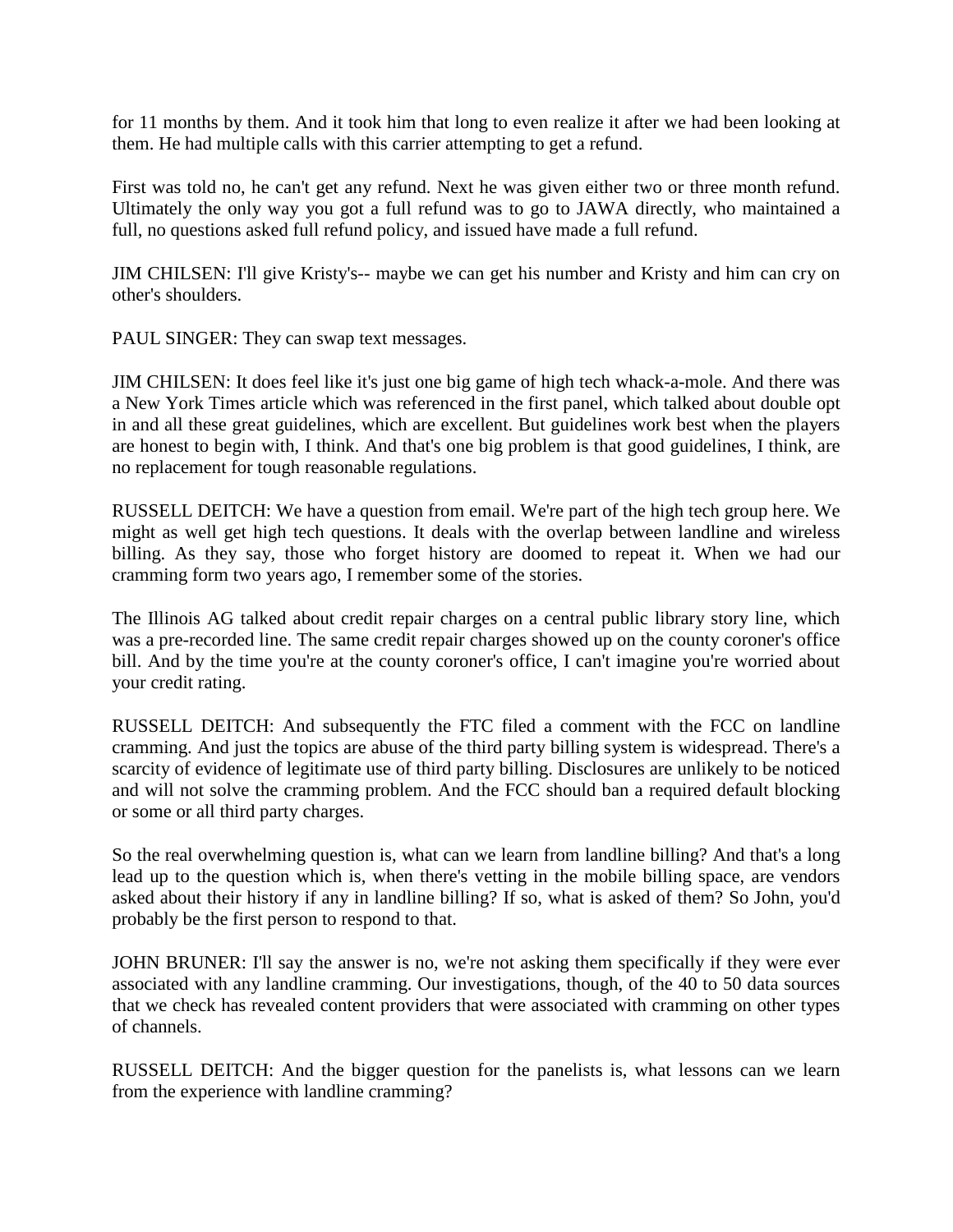PAUL SINGER: Well, I think you hit on it earlier. One of the questions has to be, what's the actual content that's being billed for? Is this content that consumers are likely to be knowingly choosing to purchase? Or is this something that's widely available for free, and it's very unlikely that they would be purchasing this?

I ran through some of the different categories of things that JAWA was marketing. All of them were widely available for free. And in fact, in their customer service calls that they wanted to use as evidence of their very generous refund policy, there were repeated references from consumers saying, well I would have never paid for this. Why would I pay for the service? It's available for free. So I think those are legitimate questions to be asking because it's certainly something that happened historically on the landline side.

DEREK HALLIDAY: And at the same time, that's somewhat complicated by the fact that there's so many new types of services that are embedded on mobile that don't exist on landline. The entire app ecosystem, for instance, doesn't have any kind of corollary in landline space.

And so there is, however far fetched, a very legitimate use case where someone is paying \$1.99, \$2.99 a month for a horoscope that's delivered by an app on their mobile device. As much as I think people in this room probably wouldn't be subscribing to that kind of service, it is a legitimate use case with things like premium apps.

So that, I think, provides an additional layer of complexity to this issue, in mobile specifically. I think that, going back to some other things that we just talked about in the last question, there are a bunch of different options we can use to actually correlate some of these bad actors in the mobile ecosystem that help us sort of cordon off potential bad actors, including things like reputation.

So while the issues become more complex when you throw things like applications into the mix, it does provide us a number of different, additional levers to correlate and identify say the same bad actor playing this shell game jumping from developer to developer, for instance.

DUANE POZZA: I want to ask a follow-up question. A lot of this discussion has been, how do catch the bad actors? Which we should talk about more. For the actors who are not just being totally fraudulent and are claiming to respond or to comply with Consumer Best Practices, or MMA guidelines as we've talked about, what is the process going-- are those guidelines sufficient right now in the world of third party billing on mobile services?

And what is the capacity for input to improve them? Is there? Are they evolving? Are they flexible? And how will they evolve over the next few years? So, Cara.

CARA FREY: I'll start. So again, I think we all refer to them as the MMA guidelines. But in fact, they really are the Consumer Best Practice Guidelines. And as I kind of explained in my opening, what those guidelines became really were the carrier common rules. And that one document, the Consumer Best Practices, really provided one place that people who are running marketing campaigns can go to access all the information.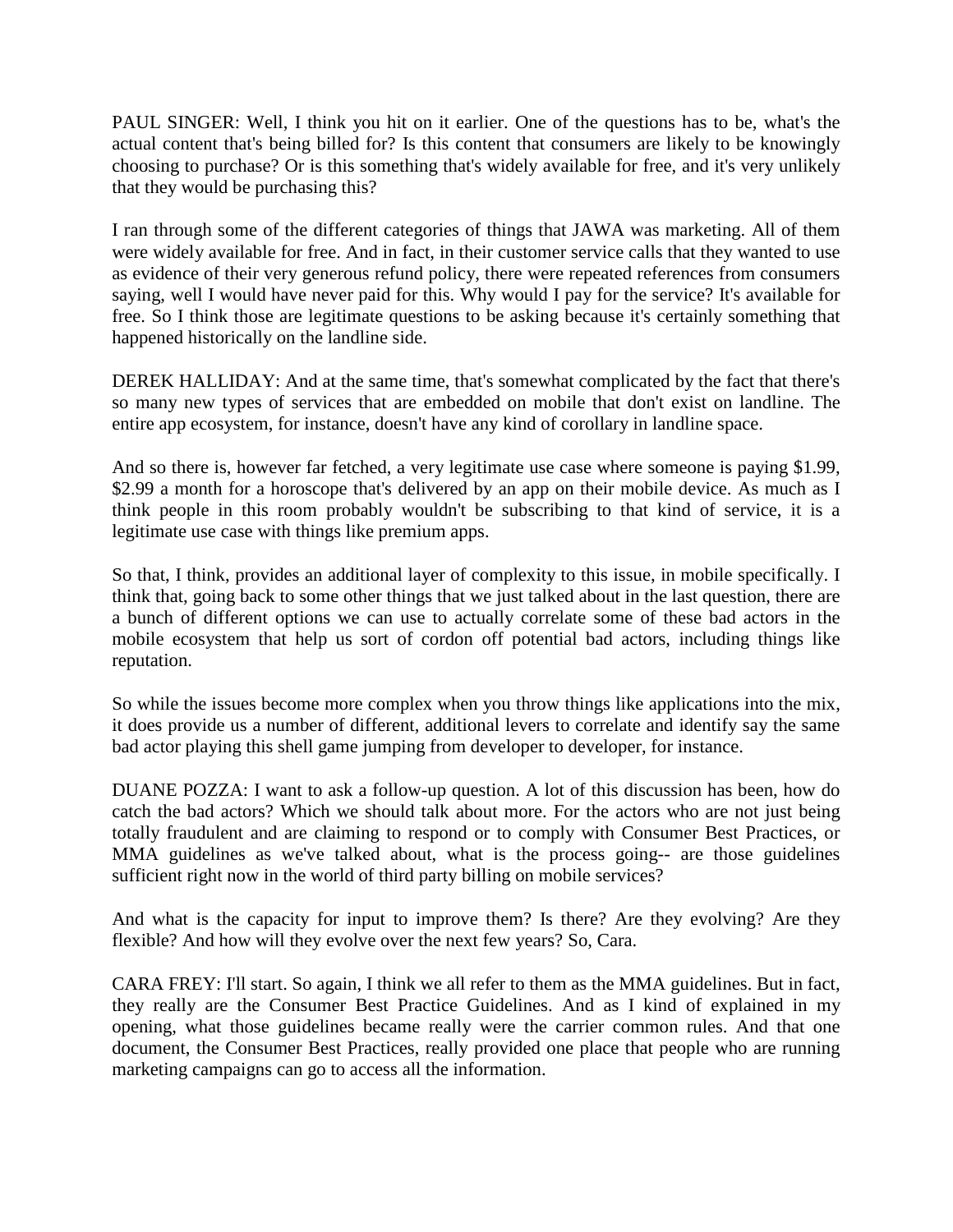And as I explained, in 2012 version seven of the CBP guidelines was actually the last version published. And now, the CTIA-- like I said, the MMA and the CTIA consolidated version seven into 30 rules, which I think really is helpful. Because those are the most basic, necessary rules. And CTIA now and has been auditing against the guidelines and now those rules and will continue to do so.

Obviously, like I said, I think this is all part of an evolution. But I think the rules are very effective. And I think, to be honest I don't want to particularly get way into self regulation versus government regulating, but I do think that there is a very positive element of self regulation that we can act, as the industry, much faster than the government can act. But I do think that the rules will continue to evolve and the CTIA will continue to audit against those.

And I would assume, again, the MMA has really stepped out of the space of drafting guidelines. So I don't want to speak really totally for the CTIA, but I would imagine that they will continue to monitor these the rules and continue to draft more if they're necessary.

DUANE POZZA: Other thoughts on the panel?

PAUL SINGER: So, I think there's a couple of thoughts. One is, in our litigation, we heavily use the rules-- in large part because we looked at this as, hey, industry is attempting to self regulate. Let's look at those standards. And let's see whether or not this company is even compliant with that as a floor to sort of what should be a proper, clear, and conspicuous disclosure under our state UDAP law.

And I think some of the complications of it art that one, the MMA guide, CTIA, whoever's monitoring, they do get into the weeds somewhat, right? You have a lot of very detailed, specific-- I mentioned the one before about the price disclosure, 125 pixels from the cell phone entry field. I think the more detailed you get like that, the greater the risk that you lose sight of the big picture, which is that these still need to be clear and conspicuous.

And they need to be adequately disclosed to consumers so they understand what they're signing up for. And I think one of the interesting pieces is that MMA historically defined clear and conspicuous as referencing back to the FTC.com disclosures as sort of a good standard and something to look at. And when we questioned JAWA representatives about those disclosures, they didn't know what they were. They had no idea that those were there. But they certainly knew there the detailed auditing requirements about trying to put a price point 125 pixels from a cell phone entry field.

I think the other comment I'd like to make about the rules is that there's always room for improvement. One of the things that we looked to when we were crafting a final permanent injunction in our JAWA litigation, was how can we take the rules and make them clearer and more expressed that you don't have companies who can try to use creative interpretations of those rules to get around them.

And just another quick example. I showed the text messages that JAWA used. One of the rule says that the pin has to be after the price in the text message. I'm paraphrasing, but that's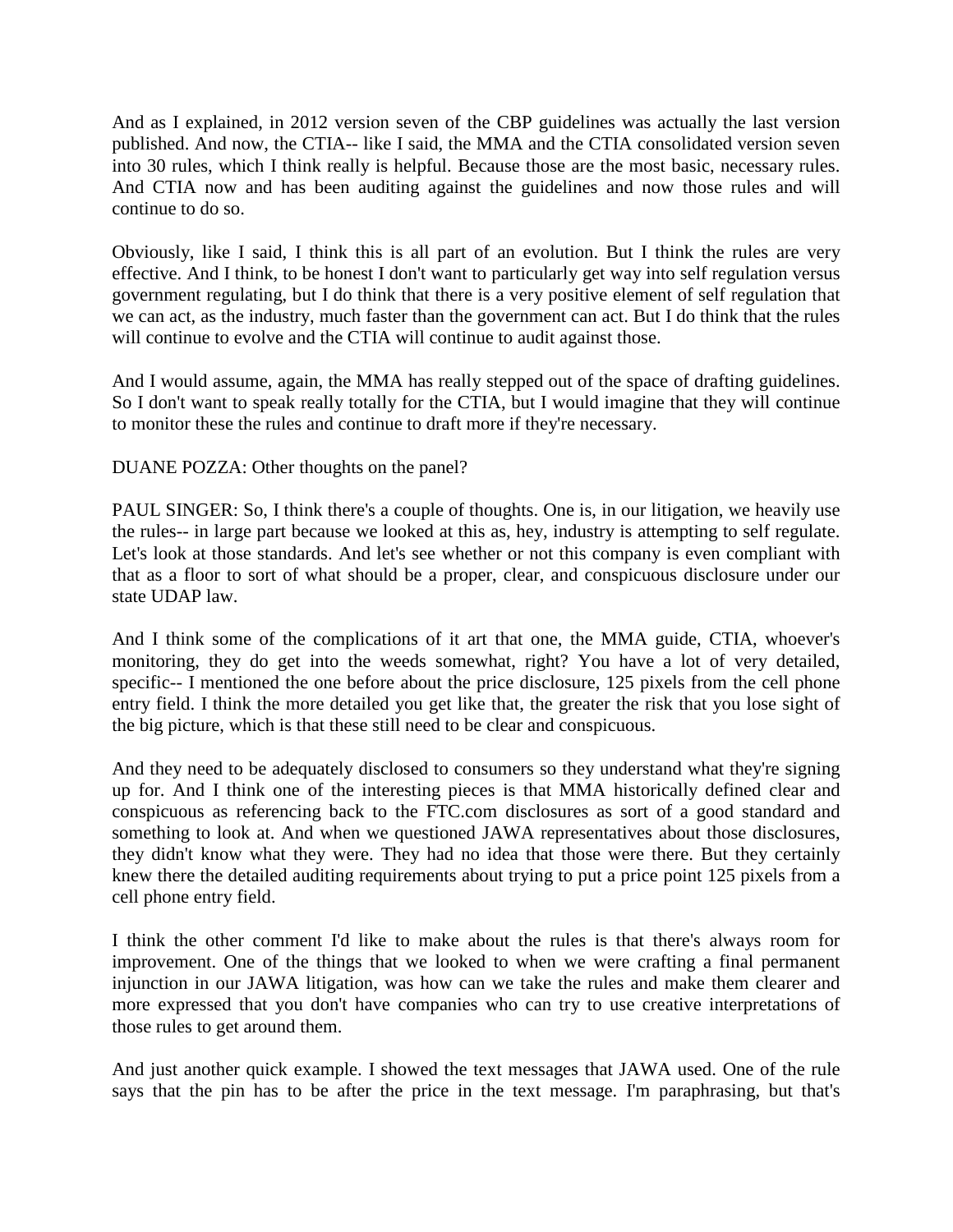generally how that's worded. What it doesn't say is that the pin can also be before the price, which is what JAWA was doing. So you had pin at the start, pin at the end, and price somewhere buried in the middle. So those are examples of there's always sort of room for improvement and sort of looking at the way companies are creatively interpreting these rules.

CHRIS WITTEMAN: This is Chris Witteman out in California again with a question for MMA or CTIA, if that is the body that's enforcing this. Would they commit to an open door policy vis a vis state agencies and the FTC and the FCC so that we could see where their concerns were and what their enforcement efforts were.

CARA FREY: Yeah. This is Cara from the MMA. But the MMA has never been an enforcement body. So I can't address that.

DEREK HALLIDAY: Actually, I wanted to jump in on this one, as well. As a mobile standpoint, someone as the consumer advocate from a security and privacy standpoint on consumer devices, having a clearly established set of guidelines such as these is immensely important. And having those guidelines be extremely clear is just as important because we view ourselves as somewhat of an opt in enforcer for some of these guidelines, themselves. The example that we've been most familiar with in the past year

has been very similar to this. But working with MMA to figure out what the right guidelines are for the collection of PII from mobile devices. So I think it's very similar to this issue. And it provides a framework for ourselves, as a security company that scans the apps on your phone, to tell you what you might want to be concerned about.

And so for companies like ourselves that are there to protect the user and inform them and keep them informed, I think there's a clear need for these types of guidelines. That said, I think it's essential that a consumer advocate or watchdog is extremely involved in shaping those guidelines so that they're not done in a vacuum. Because certainly you can iterate very quickly at speed on some of these guidelines all you want, but if you're not actually addressing the concerns that are facing users and addressing the right bar of risk for users, you're not going to get anywhere.

JOHN BRUNER: If I could add, the carriers that we represent in the in-market monitoring do also have and have added rules of their own to that. One that comes to mind that's even most interesting to me gives our testers the ability to raise issues when they can't necessarily pair a problem directly to an MMA/CTIA rule. And so we have seen the behavior where carriers are actually enhancing the rules to get greater opportunity to catch what could be bad behavior.

CARA FREY: And Paul, to your point that the rules really seem like we're getting into the weeds, you are absolutely correct. I sat in meetings where I can't even begin to describe

how many weeds we were in. And that really, I think, in 2012 when we decided to hand it over to CTIA and create just the 30 rules, I'm hopeful that will get us out of the weeds and be helpful to the industry. But I totally agree with you.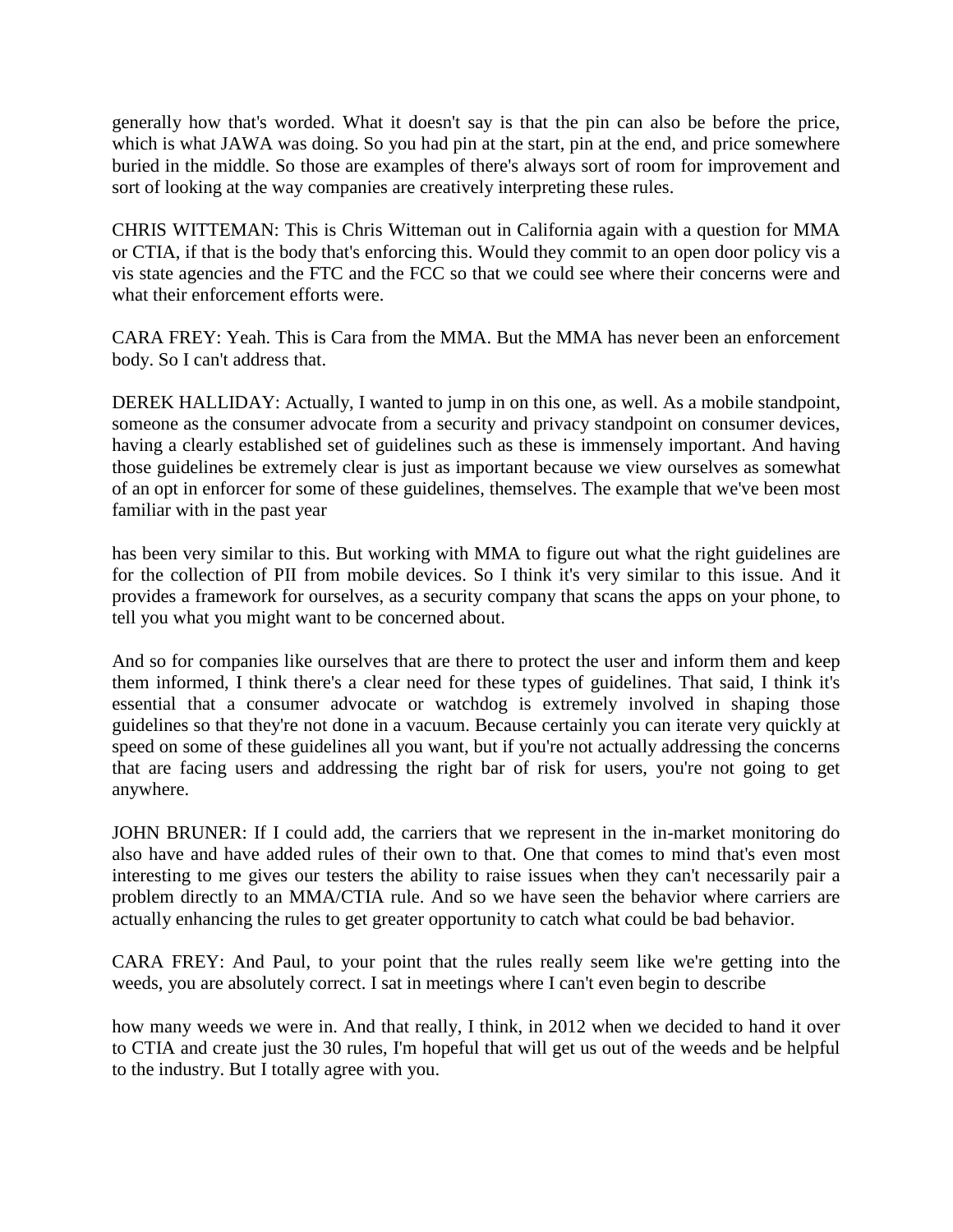JIM CHILSEN: I'd just like to add that I think it's important to say that good, solid guidelines and government regulation should not be mutually exclusive. They can work very well together. And when I hear Paul talk about that case in Texas, I hear diversionary software, shell corporations, sophisticated cloaking software, and I think guidelines alone can't meet a formidable foe like that.

RUSSELL DEITCH: Let's move in a little bit different direction. There are three, big components of any online transaction. There are the disclosures. There's this term that keeps getting bandied about, the double opt in. And then there's consumer's ability to dispute charges or get refunds.

Since we've heard this double opt in term so often, is there's somebody that could explain what it means and the alphabet soup that goes with it? We hear WAP billing, wireless access protocol, premium SMS. And from there, I'd like to get into issues or problems with double opt in. So could somebody educate us exactly what double opt in is and how it works?

JOHN BRUNER: Double opt in is the point at which a consumer commits to a purchase. The process is designed to ensure that the consumer knows exactly what they are purchasing. And the second opt in is to reconfirm. The text message goes out to the consumer saying you've agreed to purchase this. It's all designed to ensure that the consumer knows what they're doing.

To add to that, though, I would say that what we see in the market is not a violation of the double opt in where it's being skipped, necessarily. What we see is consumers are, either through stacked marketing or deceptive advertising, double opting in and not realizing that they had purchased something. And so the physical process, itself, seems to be a very sound process for purchase. It's more the method leading up to getting a consumer to perform that function.

RUSSELL DEITCH: Let's follow up on that. Giving us a scenario where the initial disclosures are deceptive prior to the opt in, if we look at the next component, what does the opt in actually tell you? Do you get a receipt? Do you know who's-- with what billing, usually there's two pushes on a button.

Do you know who's actually pushing the button? Could it be the line subscriber, a child, or somebody else with your phone? And the same situation with a pin-- are there issues when it comes to authentication and receipt with the double opt in? Are there ways to improve that?

DUANE POZZA: Well, one question to frame that is, maybe get some clarity, who has the records of the opt ins? And who has access to them? And can there be an improvement in that regard?

RUSSELL DEITCH: And what are they?

JOHN BRUNER: I think you've got the wrong panelists because that's really an aggregator, carrier, content provider relationship. I'm a third party--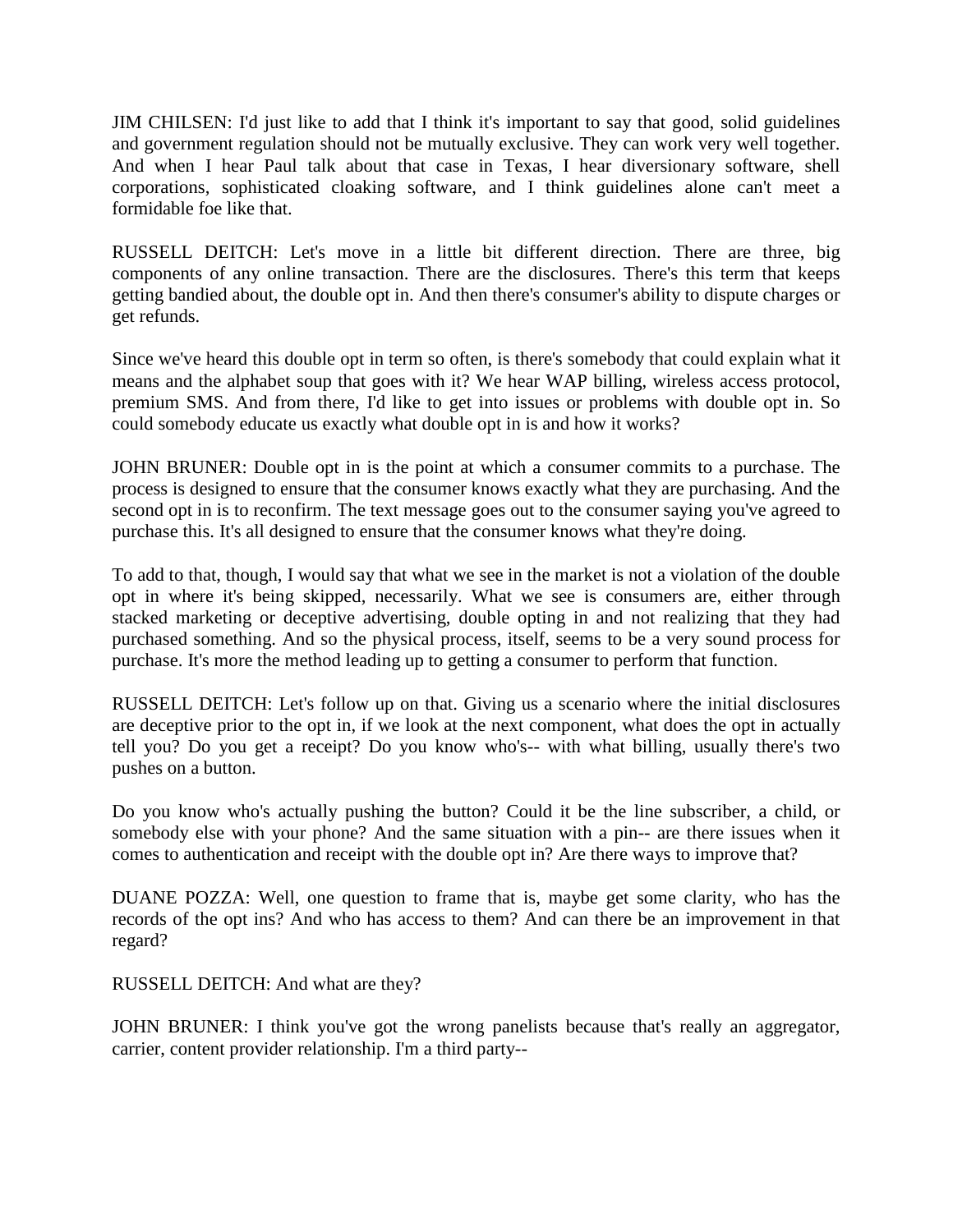CHRIS WITTEMAN: Out in California, we have looked into that a little bit. And contrary to what was said on the first panel, it's our understanding that those records reside only with the service provider. They're not even provided to the aggregator.

So one possible solution or measure that could be taken would be to make sure that the aggregator had access to those and that the billing telephone corporation had access to those so that they could look into those records and see a, if they're there, and b, if they're credible. And like I said earlier, in the Tell7 case, we had the functional equivalent of opt in evidence, but it was our conclusion at the end of the day that had been fraudulently obtained.

RUSSELL DEITCH: And let me ask another question getting onto remedies. Are the current remedies available to consumers sufficient? We've heard discussion on how people may not know that charges, or third party charges, are even going to be on their cell phone bills. We've heard discussion that the charges may be small, may be difficult to find. There are the whole issues of automatic bill pay, or even prepaid charges. Is there more that can be done to make the refund mechanisms adequate? Or is the status quo acceptable?

CARA FREY: Before we get to that, I did want to respond to what was said over the phone. And I've heard the suggestion that opt in management should be maybe brought in-house, or kind of moved up the chain. But one thing that I want to put out there is that these major brands, the content providers, see that as proprietary asset.

So I would wonder and ask the hardcore lawyers-- I don't like to think of myself as a hardcore lawyer-- what's your response to that? How do you protect that proprietary asset? And also, just to throw out there, I do think there needs to be this balance.

And I don't know where the balance is, but between innovation and a lot of regulation. I think we have to really keep that in mind as we discuss all of this. But I am interested on the proprietary asset question about the opt ins.

DUANE POZZA: Do you want to ask a question about-- going back to Russell's questions about remedies, are those sufficient now? That consumers can have a remedy if they discover they're being crammed-- do they need to be improved? And what is the experience the panel has with that?

PAUL SINGER: So I talked about that a little bit earlier. I think the Vermont survey is the most recent example that's out there. No, remedies are often hard to obtain in this field. Consumers report all sorts of varying experiences about their ability to get their money back at the end of the day.

And the JAWA experience we had is just a really good one, where carriers were very resistant to the idea of telling people, go to try to get a refund, despite the fact that really was the only source to get a full refund at the end of the day. It, I think, demonstrates that there is just a great deal of variance in what's going on today in the marketplace. And consumers are having varied experiences that often with the result that they find it difficult, if not impossible, to ultimately get their money back.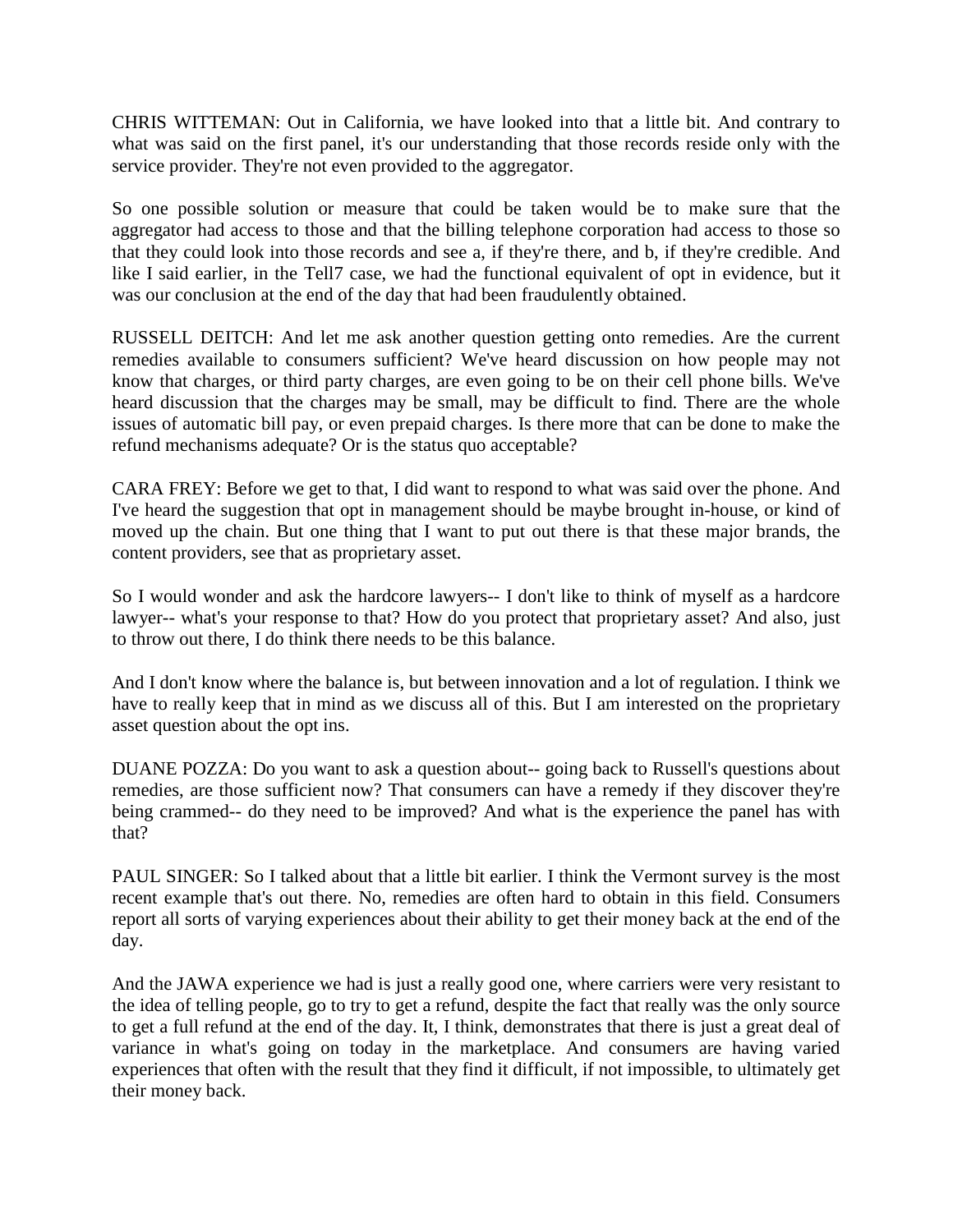RUSSELL DEITCH: Well that leads to a follow-up question. What can consumers do to protect themselves in the current environment with wireless billing?

DEREK HALLIDAY: Well, I would jump in, what Paul just mentioned, as well. We ask ourselves if the options for remediation or refunds are sufficient. And throughout this entire panel, we've been talking about the fact that one of the most difficult parts of this process-- the critical parts of this process-- is depending on a user to notice in their phone bill that there's an additional charge that they may not be aware of.

If you ask me, one of the most critical areas that's broken here is that exact process, is depending on the actual users, themselves, to notice in the 10 page phone bill they might get, that there's something they don't recognize. I think there's plenty of options for notifying users of these types of services beyond just an SMS based double opt in that operators have at their fingertips.

They're in constant communication with these users. Why not also send them an email notification? Why not go beyond just a simple SMS transaction to make it very abundantly clear that they're signing up to be charged? And not depend on them to actually initiate this process.

PAUL SINGER: And to add to that, it's understanding just fundamentally that you can be billed for third party charges through this mechanism. And I think the Vermont survey spoke very well about that being a major issue right now. The consumers just don't even understand at the outset that that's possible.

DUANE POZZA: What are the reactions of others on the panel, this idea that there would be some other notification, or even a different kind of notification on the phone bill or email or something like that, to a third party charge?

JIM CHILSEN: I think that's an excellent idea. What we've been asking for years is, can the cell phone industry create some type of red flag system like the credit card industry has. A couple years ago, there was this strange purchase on my bill. And I got a call right away, the credit card company wondering if that was legitimate. We would love to see something like that.

Right now, the best we can tell consumers is beware of any websites that ask for your cell phone number. Go to SMSwatchdog.com if you get a strange text to find out what you can do. But oftentimes, different people will say different things on that website. I replied stop and I still got the charge. Or I ignored it and I got the charge.

So it can be very confusing. At the top of the list is always for consumers, even in this high tech era, one of the best protections is just to make sure to read your bill-- your cell phone bill-- every month.

JOHN BRUNER: I'm not going to claim to be an expert in this space. But I have seen on a phone bill for a landline charge a statement separated out that this is a third party charge. Nonpayment of this charge will not result in termination of your service. And so for me, that stood out very plain and clear that this was not a charge from my carrier.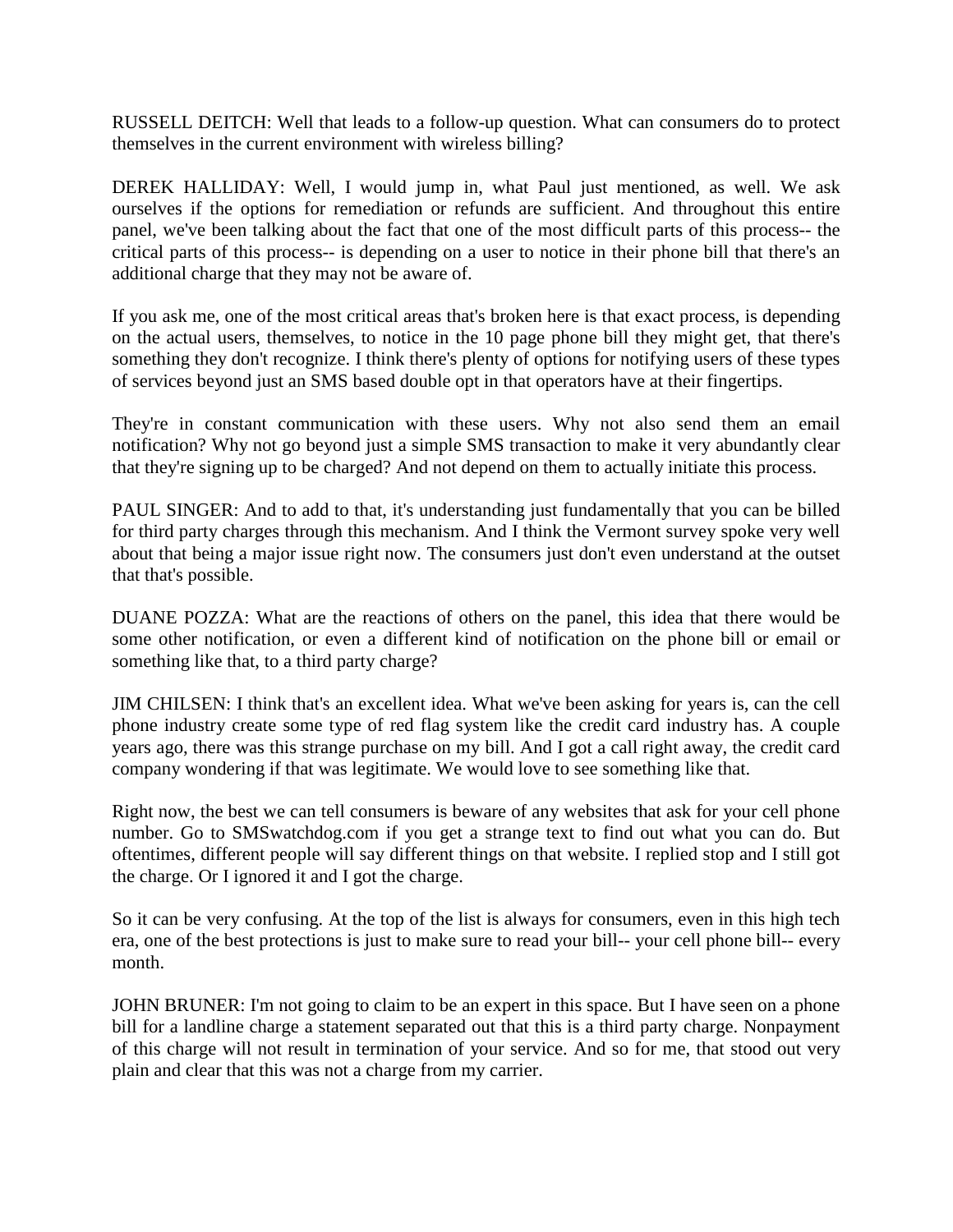JIM CHILSEN: And just to add to that--

CHRIS WITTEMAN: One way that customer, consumer awareness might be raised is to go a little bit beyond the California rule, which requires disclosure of the blocking option, and to have an affirmative opt out. In other words, when the billing telephone corporation signs up a customer, that customer has to check a box or initial box that says, you may be billed by third party customers. Do you agree to that? I think that would be one step that might raise consciousness a little bit.

DUANE POZZA: Jim.

JIM CHILSEN: That's an excellent point What I was just going to add to what John said is what we tell people is if they find a suspicious charge their bill is to immediately call the cell phone company. And we also find that it helps to call some type of government entity-- the Illinois Attorney General's office, or the FCC, or the FTC-- just to be able to tell the cell phone company, I have this strange charge. I filed a complaint with a government entity. That seems to add. It might light a fire under the company.

And also to tell them I'm not going to pay this charge. It's under dispute. And I won't pay this charge. I'll pay every other part of my bill. And we can agree on the phone what that part is and what I should be paying. But I will not be paying this charge.

DUANE POZZA: Just following up on that-- do consumers have an understanding and is it the case that they can dispute a third party charge on their bill without having their phone service cut off?

JIM CHILSEN: No. I think I think that is a big-- and we try to educate people about that. You're not forced to pay this fee. And I think that's what happens a lot. And it's not just in the cell phone industry, it's across the-- we deal with charges on gas bills and landline telephone bills, where people think a charge is a required charge. It's not optional.

And they think they have to pay it. And then they call us after paying it for many months. And then it's much more difficult to get a full refund.

PAUL SINGER: Can I throw out there-- I want to back up to a question you asked earlier because I'm not sure that there's been really a complete answer about the various ways that the double opt in can occur. I think it would be really good. John, I'm going to sort of turn to you.

Do you mind just sort of running through? Because the JAWA example is just one of the various mechanisms in which a double opt in can occur. That was a web-based, cell phone, pin entry process. I was hoping you could just sort of run through the different ways that people can be opted in.

JOHN BRUNER: OK. Thank you.

PAUL SINGER: You're welcome.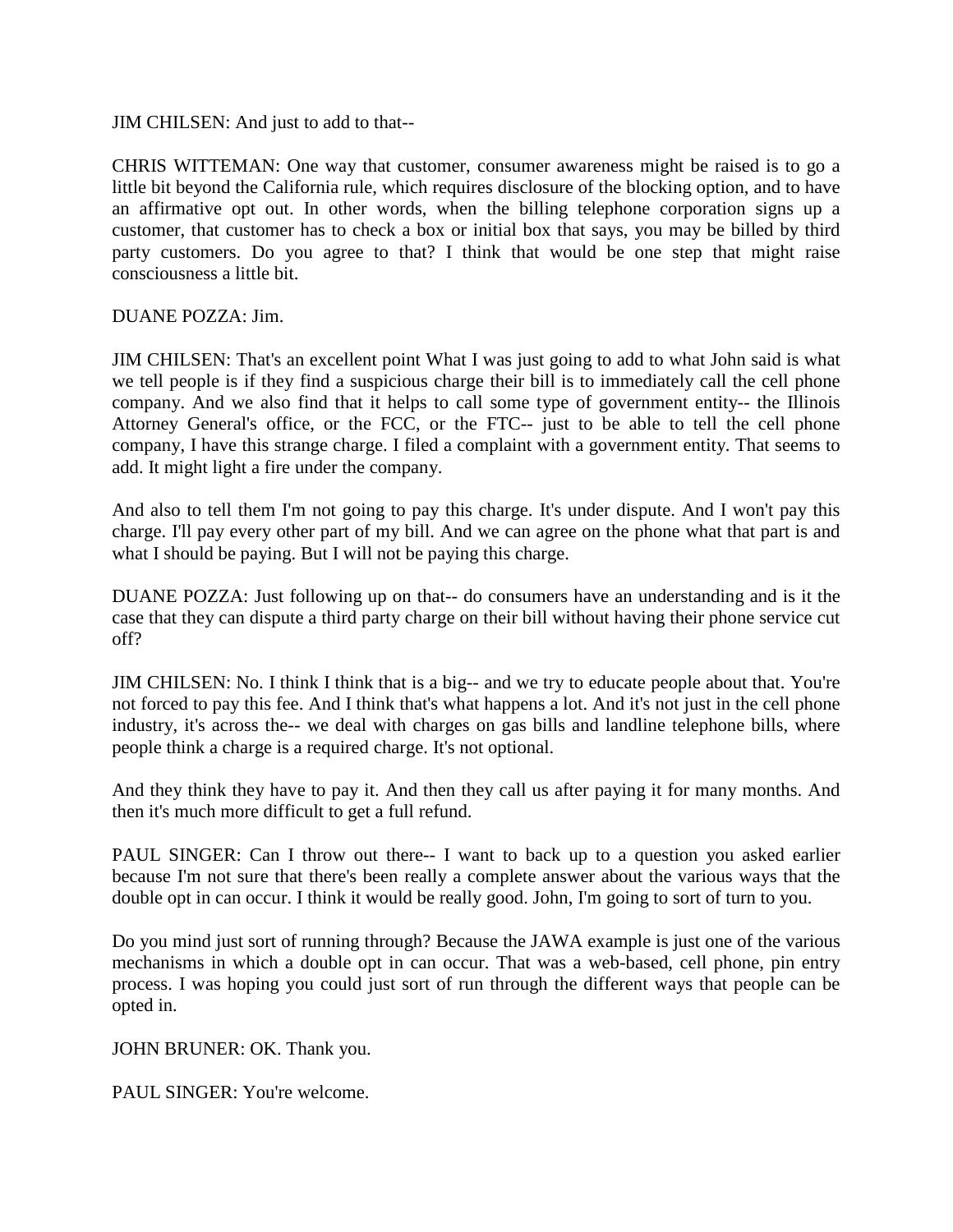JOHN BRUNER: I'd really like to, if I may, refer to an expert on the floor. Jen Sizer is a lead analyst in our organization who was very instrumental in the research and discovery of the Cylon/JAWA investigation. Jen, would you mind giving the various examples?

JEN SIZER: Thank you, John. Is it working? So we have phone opt in, which is a lot of what the charities use, where the text is originating from your phone. So you send a keyword to the company. The company responds back and asks for you to confirm that usually responding with yes or y. So that's a phone opt in.

Then we have the web opt in, which is what we were discussing with Cylon, where you enter your phone number on a website, and that's your initial opt in. They then send you a text message, which would send you either a pin or you can respond affirmatively with a yes or OK.

Then we were discussing WAP opt in, which is a little more outdated at this point. But it is directly on your handset where you double click. You'll get a pop up message that asks if you want to incur these charges. And you click yes twice.

Direct carrier billing, which is very similar to WAP, but generally doesn't involve the PMS charges. That's more of the Android applications, iPhone applications, where you're confirming that the bill will go, or that charges will go, onto your credit card or iTunes account.

Then, I guess the last one would be IVR, which is interactive voice response, which is where you call generally a toll free number. And they give you the details of the program on the phone before you then hit a button. Generally you press one to confirm that you want more information.

Then they're supposed to give you all the upfront details regarding the pricing, who to call for help, and require second key press prior to opting you in. And that's more prominent with chat programs and things like that. So I think that covers everything that you asked.

DUANE POZZA: Just to clarify. So in that there is the capacity for someone to push something on their smartphone twice, opting in, and the technology pulls the phone number off the phone and then bills to the phone number? Or is it more complicated?

JEN SIZER: I don't actually know the answer to that. The billing is occurring within the carrier and the aggregator. But I know that the key press generally is. Those are the two opt ins. So I assume that they have record of that.

RUSSELL DEITCH: And just to follow up on that, does it work where you have to push a buy button to do it twice? There's that specificity in MMA's guidelines.

JEN SIZER: There has been that specificity. I'm not sure exactly, right now. But I know that there was very specific terminology at one point that stated that you want to buy the product or order the product, not just click OK.

DUANE POZZA: OK. Thanks. We appreciate you being put on the spot.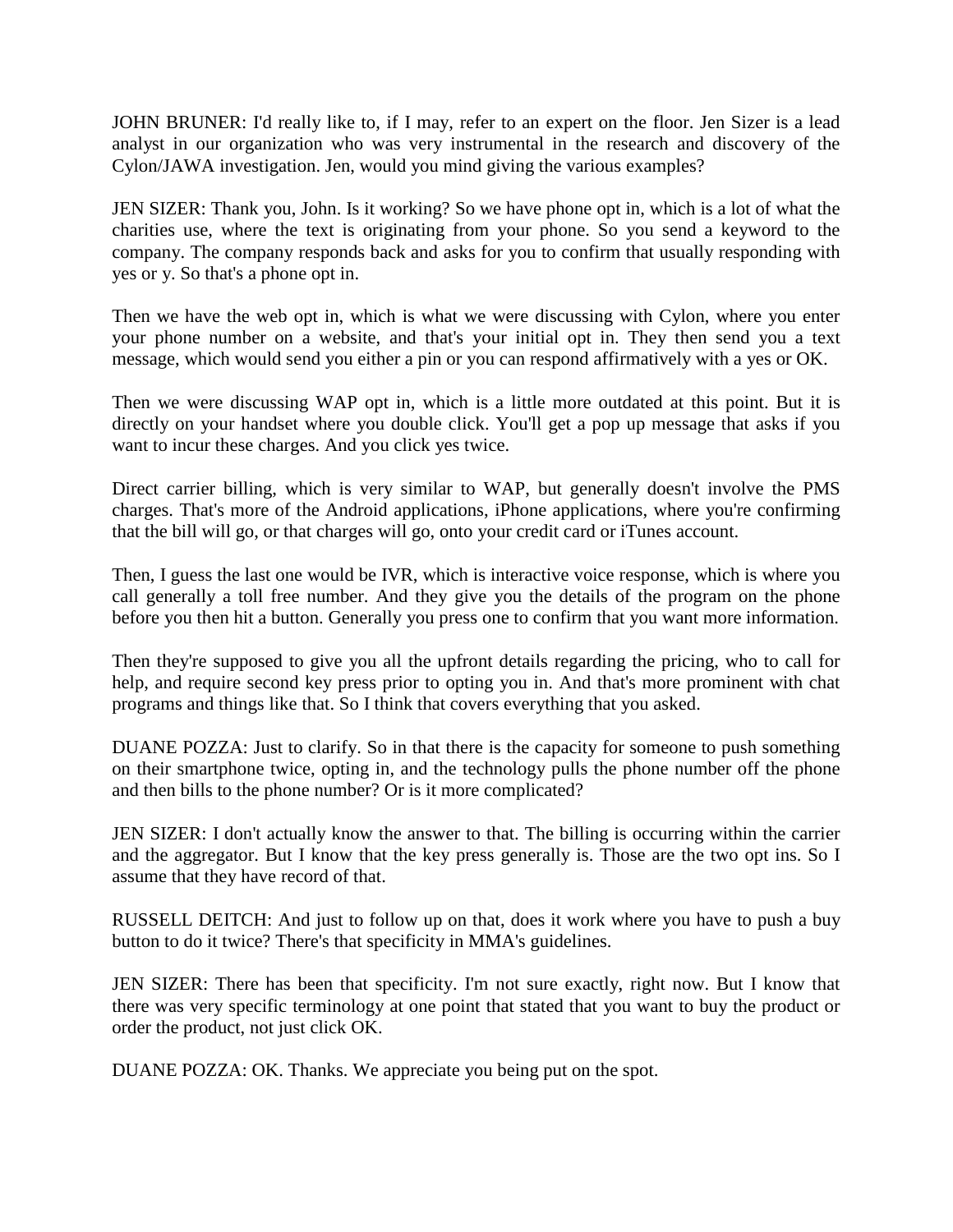JEN SIZER: Thank you.

DUANE POZZA: One question from the audience-- unless there are more follow ups to that- one question from the audience is also about this double opt in process. How do you ensure that it's a consumer who's opting into the double opt in and not a content provider that's essentially submitting a charge and fabricating the records?

And I would add to that, going back to Derek's example he said at the beginning talking about toll fraud, these apps that I guess can sign you up without you even knowing it by sending a text message from your phone. Is there any technological way to differentiate those kinds of opt ins that are fraudulent from real opt ins?

JOHN BRUNER: Is that question saying that a content provider would take on the identity of a subscriber's telephone and opt in and buy something?

DUANE POZZA: Is there any technological barrier to that happening? That you see, obviously.

JOHN BRUNER: Unfortunately, that's all in the infrastructure between the content provider, the aggregator, and the carrier. It's not an area that Aegis mobile touches. We haven't seen that, though. You might have a good answer.

DEREK HALLIDAY: In the case that I referred to at the start of comments here, my understanding is there's no technical way of differentiating from the carrier's standpoint. Essentially because the way that these threats operate, we all know how mobile apps can ask for permissions.

So when you download a new app on your Android phone for instance, you go through a screen that says, this application requires or asks permission to access the internet, or to send text messages, for instance. So if an application of this sort asks for these types of specific permissions and you grant them those permissions, they have the ability to send text messages really however they see fit.

So in this specific instance, we've seen cases where malware is designed to recognize specific inbound text messages that look like double opt in messages. And basically get in front of your standard text message application on your phone before you see it. And then respond directly from your phone. So from a carrier standpoint, they can't tell whether it's something you originated or an application originated.

PAUL SINGER: And one other example, too. One of the methods to enroll, you don't need to do anything from your handset. The web-based pin entry doesn't require the consumer to affirmatively do anything from the actual handset. Well, the folks at JAWA/Cylon had sort of run afoul of this before they developed this system.

The first system they developed was when you would get to the pin entry page, they would both send you a text message and then post the pin on the website, so that whoever was doing it could just write the pin in directly there. So there was really no way to verify that it was the actual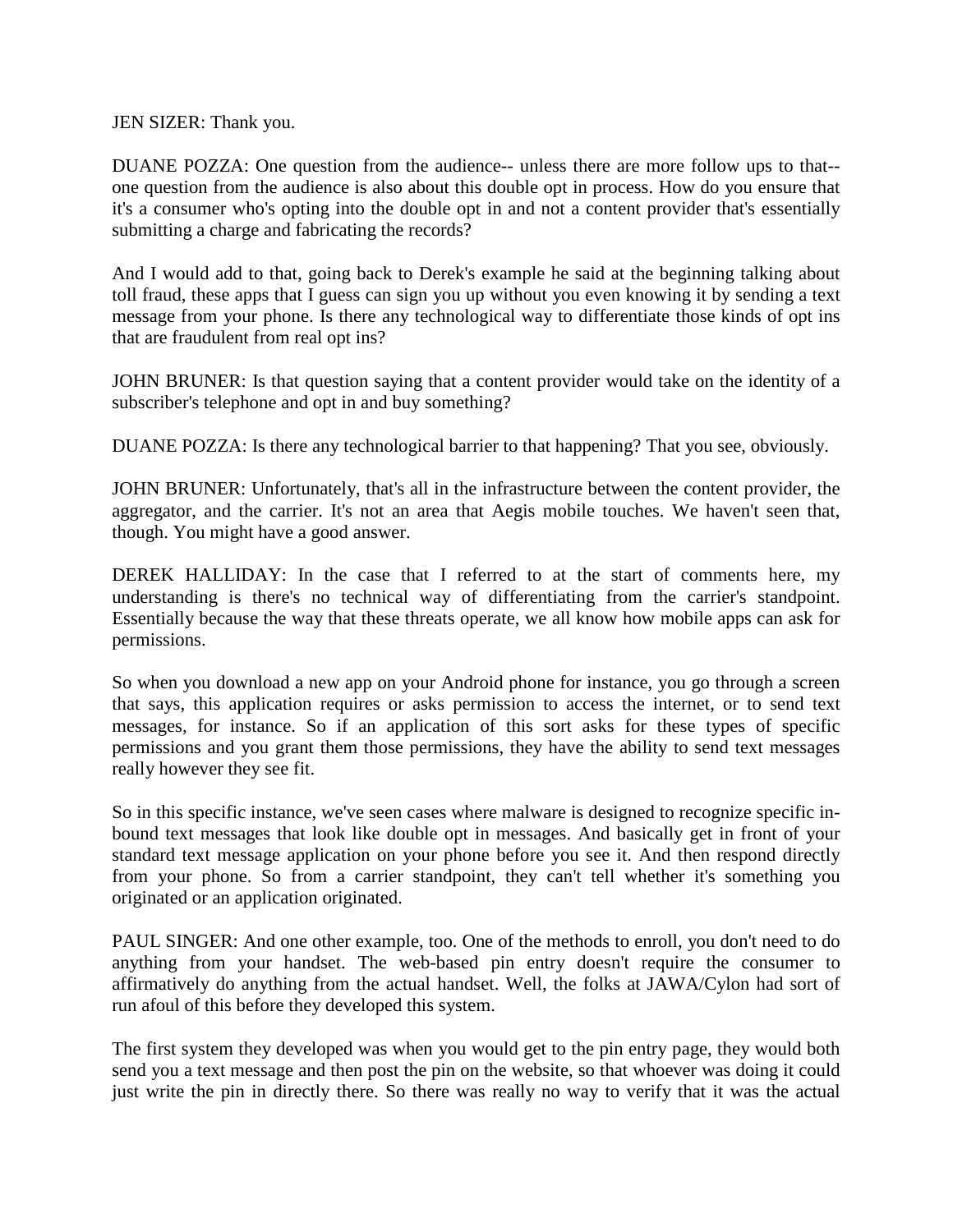consumer who was receiving the text message that was entering it. It could just be anyone who was going to the website. So there are certainly ways to circumvent the process.

DEREK HALLIDAY: Yeah. Not to get too technical, but in some of those cases, you have at least a little bit more evidence that you can potentially correlate. IP addresses that are there assigned to give an end point devices in a network you can correlate back to specific subscriber's identities.

So it takes a little bit of effort, but you can get down to the bottom of it. When it comes to just text messages and threats or fraud that is actually on your end point device, it's impossible to really discern.

DUANE POZZA: Since this is actually involves asking the aggregators, we have a representative from an aggregator in our audience who wants to chime in. So, Allen.

ALLEN: Thank you.

DUANE POZZA: He's actually on the next panel. But we'll give him the floor.

ALLEN: Yeah. Everyone please stay after lunch, if you really want to get the really good stuff. But there were two questions that arose that I believe are properly placed to the aggregator. I'm with a company called M Cubed Incorporated, which is one of the larger and longer-lasting aggregators for commercial messaging and billing.

One question was, is it possible to spoof the so-called double opt in process. What each of the methods that Jennifer outlined have in common is that in security departments, the opt in for a carrier charge is a two factor authentication comprised of something that you know, and something that you have. And that's quite unique for our industry when compared to most other payment processes.

So that for example, when you swipe your credit card in store, it's one security factor-- single opt in, something you have. When you use a credit card online, it's generally considered one security factor, single opt-in of something you know.

In these billing methods, we have the strength of two factor authentication. Something you know, like entering your phone number or entering a keyword and texting it to a short code. And that's something you have, a message sent back to your cell phone and a way for you to confirm that actually the message was received at the handset.

In terms of ways to spoof that, nothing is invulnerable. And in our next panel, we'll discuss any missing holes that we, in our expertise, see.

There was another question about the transparency of the message logs, of the opt in records. Again the strength of this billing method is that it has handset authentication comprised of messages to a cell phone. Those message log are possessed by the consumer on their handset. They're possessed by the merchant on their side.